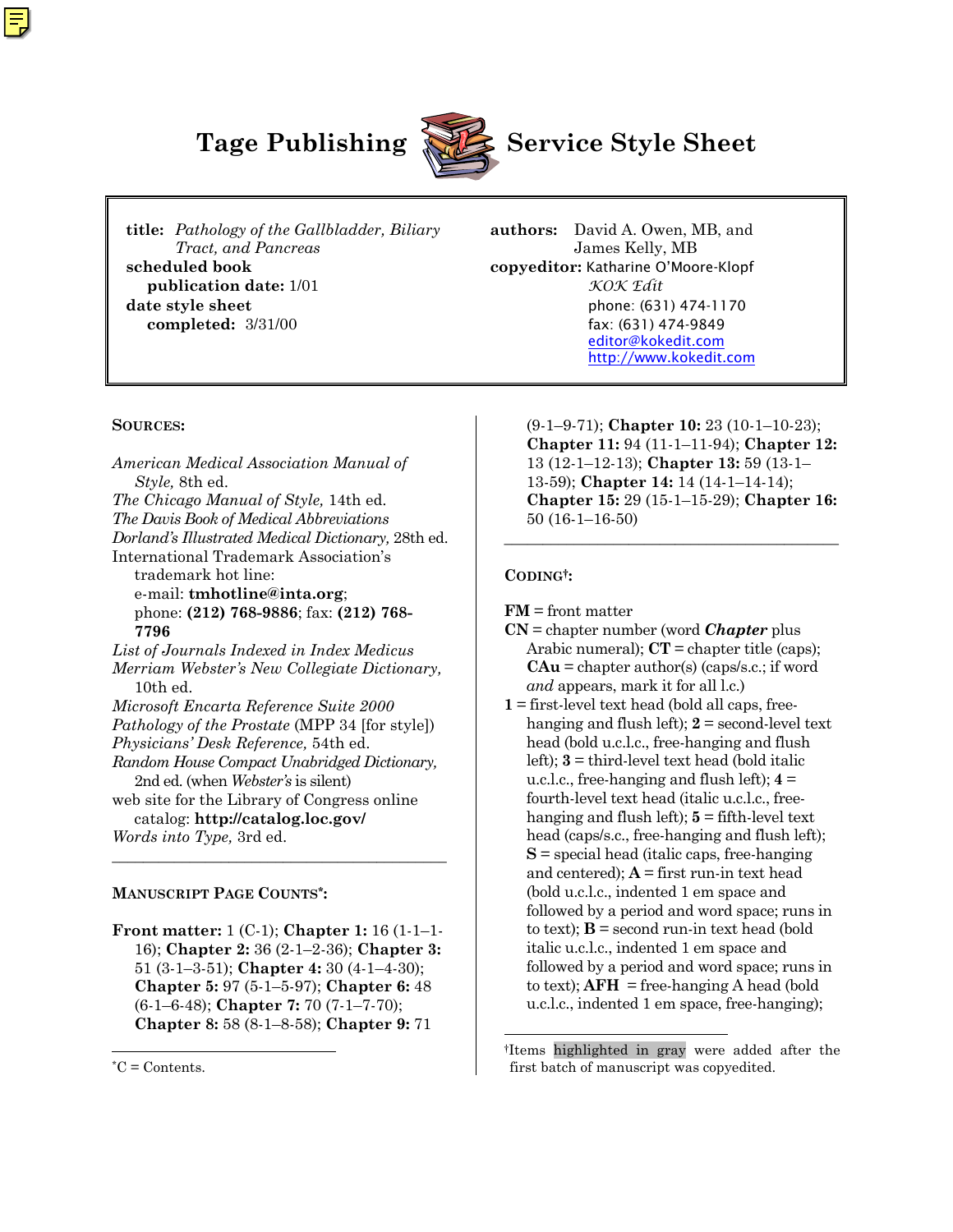**BFH** = free-hanging A head (bold italic u.c.l.c., indented 1 em space, free-hanging)

- **EX** = extract [**code does not appear on specs sheet**]
- **L** = figure legend (set **Figure** followed by Arabic chapter number, en dash, Arabic figure number, and period [all bold]; word space to run-in legend)
- **O-1** = first level of in-text outline; **O-2** = second level of in-text outline; **Ou1** = first-level outline (caps, flush left); **Ou2** = second-level outline (caps, flush left on a 1-em indent); **Ou3** = third-level outline (caps, flush left on a 3-em indent); **Ou4** = fourth-level outline (caps, flush left on a 5-em indent); **Ou5** = fifth-level outline (caps, flush left on a 7-em indent); **Ou6** = sixth-level outline (caps, flush left on an 8-em indent)
- **RH** = reference head (bold caps, flush left); **RTx** = reference listing (begins flush left; set numbered entries with Arabic numeral followed by period, en space, and run-in entry)
- **T** = table number/title (set **Table**, word space, Arabic chapter number, en dash, Arabic table number, and period, all in bold; set word space, then run in the table title in roman);  $\mathbf{T}\mathbf{b} = \text{table body}; \mathbf{T}\mathbf{1} = \text{table column}$ head (bold u.c.l.c.); **T2** = table column subhead (bold italic u.c.l.c.); **T3** = table column sub-subhead (caps/s.c.); **T4** = table title subhead (bold u.c.l.c., flush left on table body); **Tfn** = table footnote (takes paragraph indent)
- $NL =$  numbered list;  $BL =$  bulleted list;  $Li1 =$ alphabetical list;  $\text{Li2} =$  two-column list;  $\text{Li3} =$ two-column list head (bold u.c.l.c., centered over columns)
- **running heads:** use chapter title for both verso and recto running heads

\_\_\_\_\_\_\_\_\_\_\_\_\_\_\_\_\_\_\_\_\_\_\_\_\_\_\_\_\_\_\_\_\_\_\_\_\_\_\_\_\_\_\_

**FIGURES (MSP. NO. OF CALLOUT/MSP. NO. OF LEGEND SETTING COPY)\*:**

- Figure 1–1 (1-1/1-16), Figure 1–2 (1-2/1-16), Figure 1–3 (1-3/1-16), Figure 1–4 (1-4/ 1-16), Figure 1–5 (1-5/1-16), Figure 1–6  $(1-5/1-16)$ , Figure 1–7  $(1-5/1-16)$ , Figure 1– 8 (1-6/1-16), Figure 1–9 (1-6/1-16–1-17), Figure 1–10 (1-6/1-17), Figure 1–11 (1-7/ 1-17), Figure 1–12 (1-8/1-7), Figure 1–13 (1-8/1-17), Figure 1–14 (1-9/1-17), Figure 1–15 (1-9/1-17), Figure 1–16 (1-10/1-17), Figure 1–17 (1-10/1-17)
- Figure 2–1 (2-8/2-36), Figure 2–2 (2-12/2-36), Figure 2–3 (2-16/2-36)
- Figure 3–1 (3-6/3-51), Figure 3–2 (3-10/3-51), Figure 3–3 (3-21/3-51), Figure 3–4 (3-21/ 3-51), Figure 3–5 (3-22/3-51)
- Figure 4–1 (4-11/4-30), Figure 4–2 (4-11/4-30), Figure 4–3 (4-18/4-30), Figure 4–4 (4-18/ 4-30), Figure 4–5 (4-18/4-30)
- Figure 5–1 (5-22/5-97), Figure5–2 (5-23/5-97), Figure 5–3 (5-23/5-97), Figure 5–4 (5-29/ 5-97), Figure 5–5 (5-30/5-97), Figure 5–6 (5-30/5-97), Figure 5–7 (5-47/5-97), Figure 5–8 (5-47/5-97), Figure 5–9 (5-48/5-97), Figure 5–10 (5-49/5-97), Figure 5–11 (5-49/ 4-97)
- Figure 7–1 (7-5/7-69), Figure 7–2 (7-6/7-69), Figure 7–3 (7-7/7-69), Figure7–4 (7-7/7-69), Figure 7–5 (7-10/7-69), Figure 7–6 (7-11/ 7-69), Figure 7–7 (7-12/7-69), Figure 7–8 (7-12/7-69), Figure 7–9 (7-13/7-69), Figure 7–10 (7-29/7-69), Figure 7–11 (7-30/7-69), Figure 7–12 (7-30/7-69), Figure 7–13 (7-30/ 7-69), Figure 7–14 (7-33/7-70), Figure 7–15 (7-33/7-70), Figure 7–16 (7-34/7-70), Figure 7–17 (7-34/7-70), Figure 7–18 (7-36/7-70), Figure 7–19 (7-36/7-70)
- Figure 8–1 (8-2/8-57), Figure 8–2 (8-2/8-57), Figure 8–3 (8-2/8-57), Figure 8–4 (8-3/ 8-57), Figure 8–5 (8-7/8-57), Figure 8–6 (8-7/8-57), Figure 8–7 (8-7/8-57), Figure 8–8 (8-7/8-57), Figure 8–9 (8-8/8-57), Figure 8–10 (8-8/8-57), Figure 8–11 (8-8/ 8-57), Figure 8–12 (8-9/8-57), Figure 8–13 (8-9/8-57), Figure 8–14 (8-15/8-57), Figure

\*Items highlighted in gray were added after the first batch of manuscript was copyedited.





l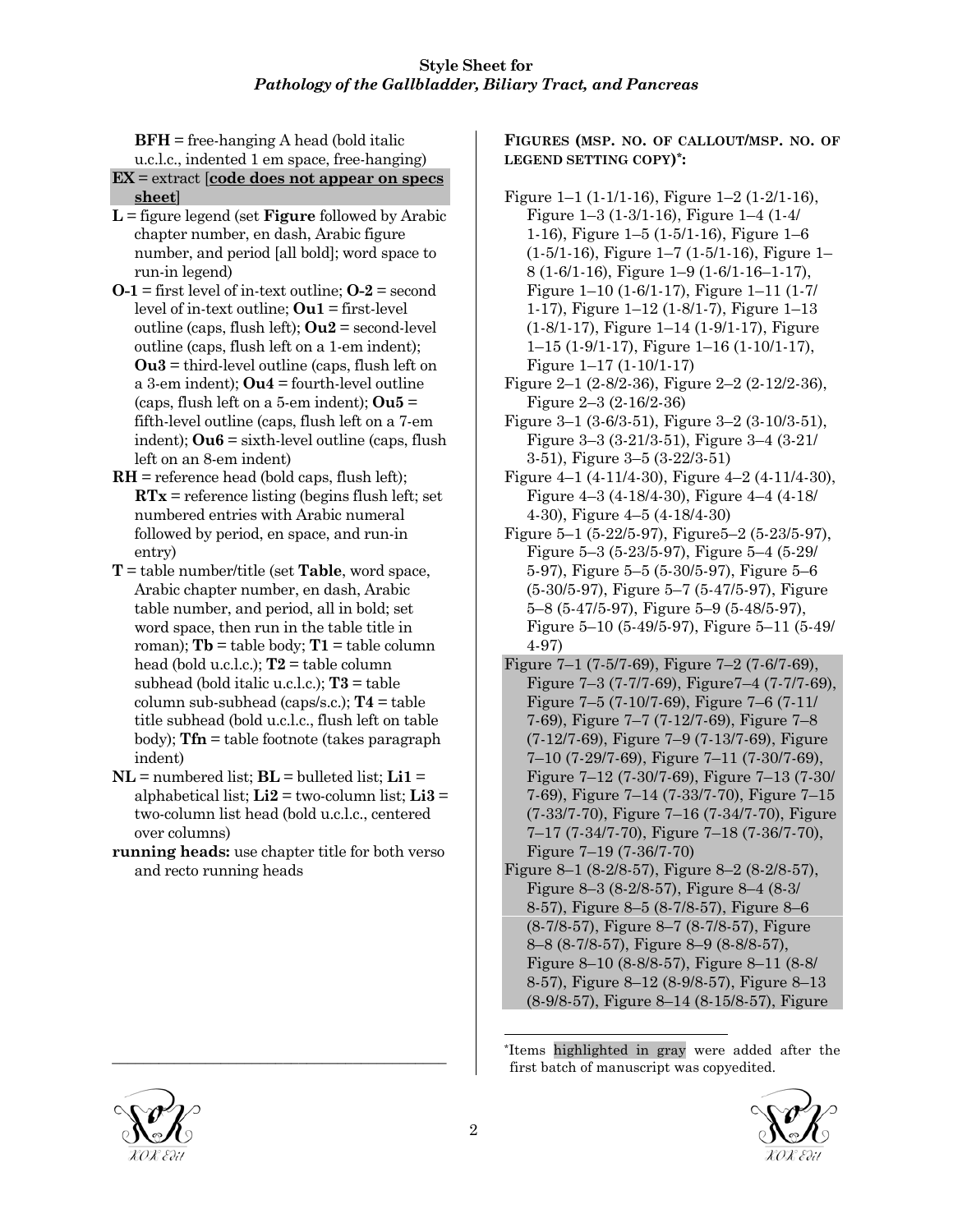- 8–15 (8-15/8-57), Figure 8–16 (8-15/8-57), Figure 8–17 (8-15/8-57), Figure 8–18 (8-19/ 8-58), Figure 8–19 (8-19/8-58), Figure 8–20 (8-19/8-58), Figure 8–21 (8-20/8-58), Figure 8–22 (8-20/8-58), Figure 8–23 (8-20/8-58), Figure 8–24 (8-20/8-58), Figure 8–25 (8-24/ 8-58), Figure 8–26 (8-24/8-58), Figure 8–27 (8-24/8-58), Figure 8–28 (8-24/8-58), Figure 8–29 (8-25/8-58), Figure 8–30 (8-29/8-58), Figure 8–31 (8-29/8-58), Figure 8–32 (8-29/ 8-58)
- Figure 9–1 (9-3/9-71), Figure 9–2 (9-4/9-71), Figure 9–3 (9-4/9-71), Figure 9–4 (9-4/ 9-71), Figure 9–5 (9-4/9-71), Figure 9–6 (9-4/9-71), Figure 9–7 (9-7/9-71), Figure 9–8 (9-9/9-71), Figure 9–9 (9-10/9-71), Figure 9–10 (9-10/9-71), Figure 9–11 (9-14/ 9-71), Figure 9–12 (9-14/9-71), Figure 9–13 (9-26/9-71), Figure 9–14 (9-29/9-71), Figure 9–15 (9-35/9-71), Figure 9–16 (9-39/9-71), Figure 9–17 (9-42/9-71)
- Figure 10–1 (10-2/10-23), Figure 10–2 (10-3/ 10-23), Figure 10–3 (10-3/10-23), Figure 10–4 (10-4/10-23), Figure 10–5 (10-5/ 10-23), Figure 10–6 (10-7/10-23), Figure 10–7 (10-7/10-23), Figure 10–8 (10-8/ 10-23)
- Figure 11–1 (11-3/11-92), Figure 11–2 (11-4/ 11-92), Figure 11–3 (11-7/11-92), Figure 11–4 (11-8/11-92), Figure 11–5 (11-11/ 11-92), Figure 11–6 (11-11/11-92), Figure 11–7 (11-11/11-92), Figure 11–8 (11-19/ 11-92), Figure 11–9 (11-20/11-92), Figure 11–10 (11-20/11-92), Figure 11–12 (11-20/ 11-92), Figure 11–13 (11-21/11-92), Figure 11–14 (11-22/11-92), Figure 11–15 (11-22/ 11-92), Figure 11–16 (11-24/11-93), Figure 11–7 (11-25/11-93), Figure 11–8 (11-25/ 11-93), Figure 11–19 (11-25/11-93), Figure 11–20 (11-27/11-93), Figure 11–21 (11-27/ 11-93), Figure 11–22 (11-36/11-93), Figure 11–23 (11-36/11-93), Figure 11–24 (11-37/ 11-93), Figure 11–25 (11-37/11-93), Figure 11–26 (11-50/11-93), Figure 11–27 (11-51/ 11-94), Figure 11–28 (11-51/11-94), Figure 11–29 (11-53/11-94), Figure 11–30 (11-53/ 11-49), Figure 11–31 (11-53/11-94)
- Figure 12–1 (12-2/12-13), Figure 12–2 (12-2/ 12-13), Figure 12–3 (12-3/12-13), Figure 12–4 (12-4/12-13), Figure 12–5 (12-5/

12-13), Figure 12–6 (12-5/12-13), Figure 12–7 (12-5/12-13), Figure 12–8 (12-6/12-13)

- Figure 13–1 (13-2/13-59), Figure 13–2 (13-3/ 13-59), Figure 13–3 (13-3/13-59), Figure 13–4 (13-5/13-59), Figure 13–5 (13-18/ 13-59), Figure 13–6 (13-18/13-59), Figure 13–7 (13-18/13-59), Figure 13–8 (13-18/ 13-59), Figure 13–9 (13-19/13-59), Figure 13–10 (13-19/13-59), Figure 13–11 (13-19/ 13-59), Figure 13–12 (13-20/13-59), Figure 13–13 (13-22/13-59)
- Figure 14–1 (14-2/14-14), Figure 14–2 (14-3/ 14-14), Figure 14–3 (14-3/14-14), Figure 14–4 (14-4/14-14), Figure 14–5 (14-7/14-14)
- Figure 15–1 (15-4/15-29), Figure 15–2 (15-7/ 15-29), Figure 15–3 (15-7/15-29), Figure 15–4 (15-8/15-29), Figure 15–5 (15-8/ 15-29), Figure 15–6 (15-8/15-29), Figure 15–7 (15-11/15-29), Figure 15–8 (15-15/ 15-29), Figure 15–9 (15-15/15-29), Figure 15–10 (15-15/15-29)
- Figure 16–1 (16-22/16-50), Figure 16–2 (16-22/ 16-50), Figure 16–3 (16-22/16-50), Figure 16–4 (16-22/16-50)

\_\_\_\_\_\_\_\_\_\_\_\_\_\_\_\_\_\_\_\_\_\_\_\_\_\_\_\_\_\_\_\_\_\_\_\_\_\_\_\_\_\_\_

**TABLES (MSP. NO. OF CALLOUT/MSP. NO. OF TABLE SETTING COPY)\*:**

Table 2–1 (2-1/2-34), Table 2–2 (2-12/2-35) Table 3–1 (3-1/3-45), Table 3 –2 (3-11/3-46), Table 3–3 (3-12/3-47), Table 3–4 (3-13/3- 48), Table 3–5 (3-17/3-49), Table 3–6 (3-25/ 3-50)

Table 5–1 (5-2/5-86), Table 5–2 (5-3/5-87), Table 5–3 (5-3/5-88), Table 5–4 (5-3/5-89), Table 5–5 (5-3/5-90), Table 5–6 (5-15/5-91), Table 5–7 (5-28/5-92), Table 5–8 (5-36/ 5-93), Table 5–9 (5-41/5-94), Table 5–10 (5-45/5-95), Table 5–11 (5-51/5-96)

- Table 6–1 (6-1/6-46), Table 6–2 (6-1/6-47– 6-48)
- Table 7–1 (7-1/7-59), Table 7–2 (7-2/7-60), Table 7–3 (7-8/7-61), Table 7–4 (7-17/7-62), Table 7–5 (7-23/7-63), Table 7–6 (7-24/ 7-64), Table 7–7 (7-24/7-65), Table 7–8 (7-25/7-66), Table 7–9 (7-38/7-67–7-68)

<sup>\*</sup>Items highlighted in gray were added after the first batch of manuscript was copyedited.





l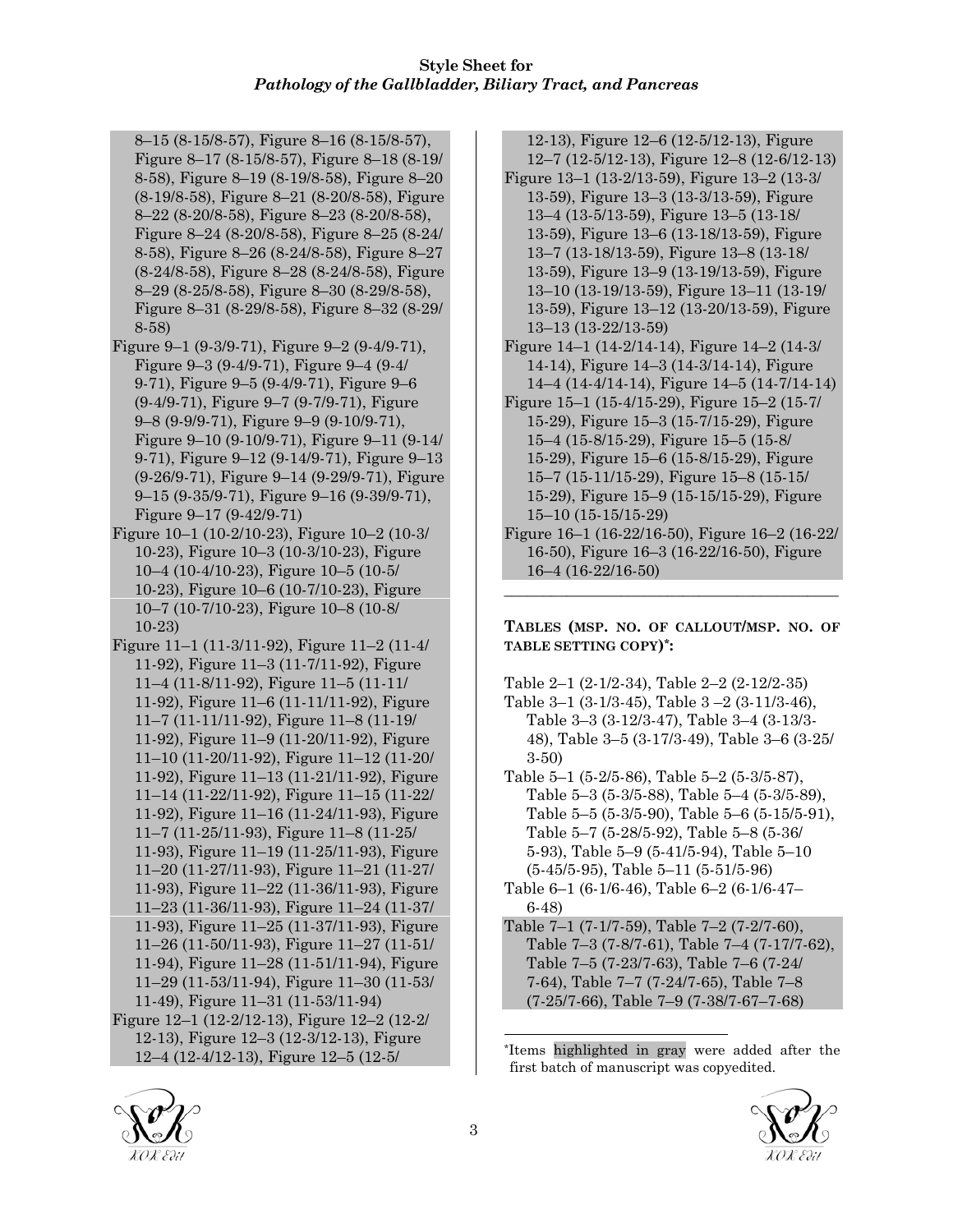Table 8–1 (8-1/855–8-56)

- Table 9–1 (9-2/9-65), Table 9–2 (9-8/9-66), Table 9–3 (9-8/9-67), Table 9–4 (9-13/9-68), Table 9–5 (9-15/9-69), Table 9–6 (9-37/9-70)
- Table 11–1 (11-30/11-87), Table 11–2 (11-37/ 11-88), Table 11–3 (11-39/11-89), Table 11–4 (11-44/11-90), Table 11–5 (11-50/ 11-91)
- Table 12–1 (12-1/12-12)
- Table 13–1 (13-1/13-48), Table 13–2 (13-3/ 13-59), Table 13–3 (13-12/13-50), Table 13–4 (13-18/13-51), Table 13–5 (13-18/ 13-52), Table 13–6 (13-22/13-53), Table 13–7 (13-23/13-54), Table 13–8 (13-23/ 13-55), Table 13–9 (13-23/13-56), Table 13–10 (13-26/13-57), Table 13–11 (13-28/ 13-58)
- Table 15–1 (15-1/15-26), Table 15–2 (15-1/ 15-26), Table 15–3 (15-12/15-28)
- Table 16–1 (16-1/16-42), Table 16–2 (16-9/ 16-43), Table 16–3 (16-13/16-44), Table 16–4 (16-13/16-45), Table 16–5 (16-14/ 16-46), Table 16–6 (16-14/16-47), Table 16–7 (16-19/16-48), Table 16–8 (16-22/ 16-49)

\_\_\_\_\_\_\_\_\_\_\_\_\_\_\_\_\_\_\_\_\_\_\_\_\_\_\_\_\_\_\_\_\_\_\_\_\_\_\_\_\_\_\_

# **STYLE:**

- Numbers:
	- ♦For general cardinal numbers in text, spell out *one* through *nine*; use numerals for *10* and above, but spell out amounts that are the first word in a sentence or the first word in a head. If, however, some of the amounts in a series are *10* or larger and some are smaller, use numerals for all (e.g., *Of 250 subjects, fewer than 9 were . . .*). The context within which this rule applies is the paragraph; that is, if a series is discussed throughout a paragraph, the use of numerals for all amounts (when some are *10* or larger and some are smaller) applies to the whole paragraph.
	- ♦For large approximate amounts: *40,000 people, 40 million Americans, 1,500-word report, \$4.5 million*.
	- ♦Commas in numerals: Use commas in numerals of four or more digits (except page numbers).
- ♦Angles: For angles, use numerals (whether below or above *10*) and the degree symbol (e.g., *at a 90° angle*).
- ♦Decades: Decades in time are handled with numerals plus an *s* (e.g., *the 1940s* [no apostrophe]). Decades of life are handled with words (e.g., *patients in their forties are . . .*).
- ♦Enumerated items: For enumeration, use numerals (along with lowercase nouns), whether above or below *10* (e.g., *step 1, day 5, point 12*).
- ♦Fractions: Wherever possible, express use the decimal form rather than fraction form to express portions of a whole. When it is necessary to use fractions, as in casual use in a sentence, spell them out: open for the noun form (e.g., *one half, one third*) and closed for the adjective form (e.g., *one-half, one-third*).
- ♦Measurements: Use numerals (even when less than *10*) for dates, time of day, units of time, percentages, decimals (including money), points on a scale, and ratios: *2 days, 4 weeks, 200 years, 14 years old, 15 g, 87%, 7:50 A.M., \$7.98, March 11.* Hyphenate amounts and units of measure that work together as compound adjectives: *10-day process, 2-week period, 0.075-mg dose, 144-page book*. For dimensions, no comma should separate parts of compound dimensions (e.g., do not use a comma to separate the units of age in the phrase *. . . is 2 years 7 months old . . .*), per *Words into Type,* page 203.
- ♦Ordinals: Spell out *first* through *ninth* (e.g., *fifth percentile*); use a combination of numerals and letters for those greater than *ninth* (e.g., *10th percentile; 20th repetition*).
- ♦Percent: Use the *%* sign and numerals.
- ♦Ranges: In text (whether running text or within parentheses), do not use an en dash. When a range in text is of percentages, repeat the *%* sign and do not use an en dash (e.g., in text, use *60% to 80%*, not *60%– 80%*). In tables, use the en dash.
- ♦Ratios: Use numerals, as in *a 5:1 ratio*.
- ♦Temperature: use numerals, the degree symbol, and the full name of the temperature scale meant (e.g., *98.6° Fahrenheit*).



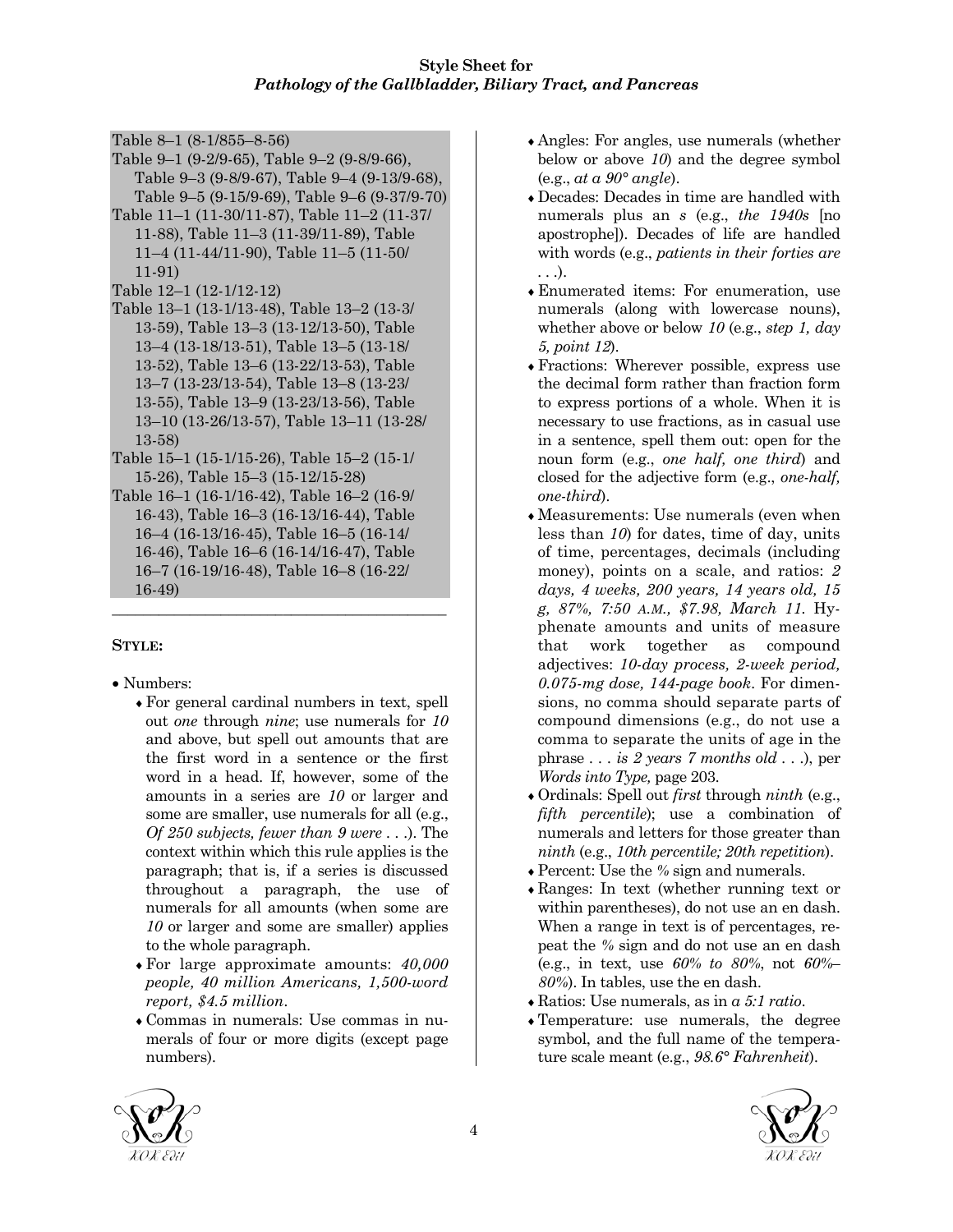♦Time: Use numerals for dates and time of day.

- Acronyms and abbreviations:
	- ♦In running text, write out in full such abbreviations as *i.e., e.g., etc*., and *vs*. as *that is, for example, and so forth*, and *versus,* respectively (or another suitable phrase). In quoted material, within parentheses, or in tables, however, retain *i.e., e.g.,* and *etc.*; do not use *vs*.
	- ♦Plurals of acronyms are formed by the addition of a lowercase *s*; no apostrophe is used.
	- ♦The plural form of an abbreviation for a unit of measure is the same as the singular form (e.g., *20 dB* for *20 decibels*; no *s* is added to the abbreviation *dB*).
	- ♦Possessive abbreviations/acronyms will be set with an apostrophe and lowercase *s* (e.g., *the UN's mandate*).
	- ♦Abbreviations/acronyms spelled with capital letters will be set without periods or spaces between letters: *NATO, JFK, UAW*; exception: *U.S*.
	- ♦Do not use an abbreviation (other than for units of measure) or acronym if it appears only once in a chapter; in such a case, write out the full term.
	- ♦Note: A particular abbreviation or acronym cannot be used to stand for more than one term; for example, if *MRI* stands for *magnetic resonance imaging*, it cannot also stand for *magnetic resonance image*.
	- ♦Introduce acronyms and abbreviations parenthetically at their first use in each chapter. Even if they have already been introduced within the text of a chapter, redefine them in each table or figure legend in which they are used, because tables and figures must be understandable without reference to text.
	- ♦It is okay to begin sentences with acronyms/abbreviations once they have been defined.
	- ♦Do not use acronyms/abbreviations in heads unless using the full term would be extremely awkward (e.g., it is okay to use *VIP-oma,* instead of its full term, in a head).
- Bulleted lists and numbered lists: Do not use end punctuation in a list item that is not a

complete sentence. Use a numbered list when the sequence of the items in the list must be followed; otherwise, use a bulleted list.

- Clauses: Differentiate between restrictive clauses (no comma) and nonrestrictive clauses (comma). In clauses using *that* or *which,* restrictive clauses take *that* and nonrestrictive clauses take *which.*
- Colons: Use initial cap for the word following a colon within a sentence when the copy following the colon is a complete sentence.
- Commas:
	- ♦Use serial comma.
	- ♦Use a comma to separate coordinate adjectives.
	- $\bullet$  In text, use a comma before *Jr*. and *Sr*, but not before *III, IV,* etc.
	- ♦Use a comma before the words *too* (when *too* means "also")*, anyway*, and *either*.
	- ♦For dimensions, no comma should separate parts of compound dimensions (e.g., do not use a comma to separate the units of age in the phrase *. . . is 2 years 7 months old . . .*), per *Words into Type,* page 203.
- Compounds:
	- ♦Compound nouns formed from a noun and a gerund, from two nouns, or from a noun and an adjective will be spelled as two words (e.g., *decision making, master builder*; but *vice-president*).
	- ♦Compound adjectives preceding nouns will be hyphenated only if the meaning would not otherwise be clear (e.g., *least squares solution, true positive results, false negative results*; but *short-term effects, decision-making process, day-care services, high-risk condition, age-specific rates, within-group comparisons, student-centered class*); compound adjectives containing an adverb with the suffix *-ly* will not be hyphenated (e.g., *purely hypothetical case*).
	- ♦An en dash, rather than a hyphen, will be used between compound words to convey a distinction in sense, as when *and* or *to* is implied between the two words in the compound (e.g., *input–output analysis, the doctor–patient relationship*) or when a hyphen could be ambiguous (e.g., *pre–World War I*).



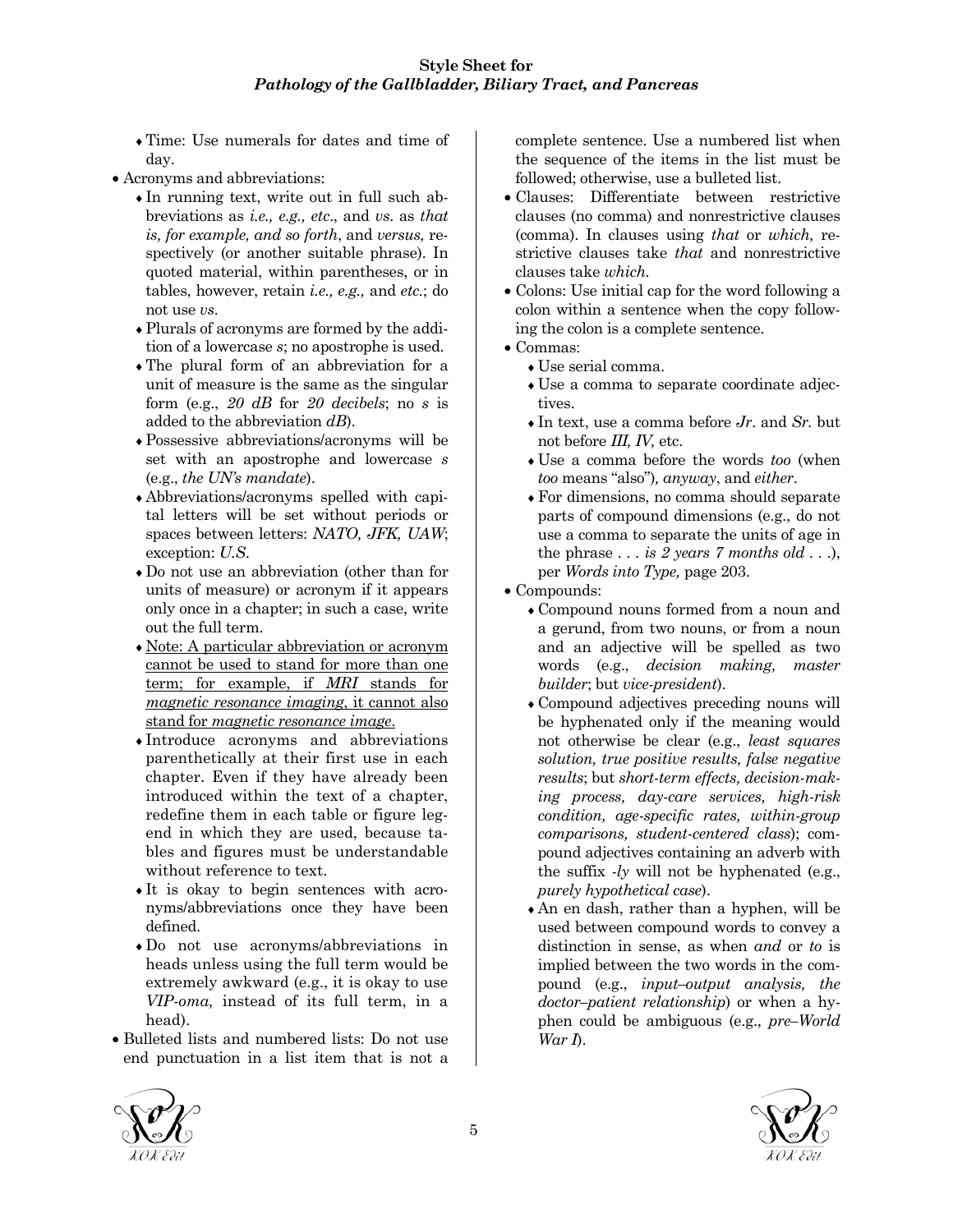- Cross-references (set roman, but shown here in italics for differentiation from descriptions): *(see Chapter 4)* for cross-reference to a chapter. Be more specific than *above* or *below* where possible, but do not use specific manuscript page numbers (e.g., for a cross-reference to a head, use *see Differential Diagnosis below*).
- Dashes used to interrupt sentences: Use em dashes closed up to the words on either side.
- Diseases as modifiers: Per the *American Medical Association Manual of Style,* 5.6.1, do not use diseases as modifiers for *patient, person,* or other similar nouns. For example, use *patient with diabetes*, not *diabetes patient*.
- Discriminatory language: This is not used.
- Eponymous terms: Capitalize only the individual's name in the term, not the noun(s) it modifies (e.g., *Down syndrome*, not *Down Syndrome*). When two individuals' names are part of the term, link them by an en dash (e.g., *the Uzgiris–Hunt scales*).
- Fences: The order of fences for text, beginning with *outside* fences, is parentheses, then square brackets.
- Figures:
	- ♦Figures are double-numbered (e.g., *Figures 1–1 and 20–3*) and take an en dash.
	- ♦For figure callouts and cross-references in text that occur within parentheses, use the abbreviation *Fig.* (e.g., *Fig. 1–1*, *Figs. 1–1 through 1–4*); these will be roman (neither boldface nor italics). For figure callouts and cross-references that occur in running text (*not* within parentheses), use the full word *Figure.*
	- ♦Style for "courtesy of" credits within figure legends:

**Figure 3–4.** Hydronephrosis in an duplicated collecting system. Longitudinal scan of right kidney (*arrowheads*) showing dilated calyces (C) in the upper pole. The dilated ureter is an important clue to the diagnosis. (Photo courtesy of B. Gay, MD.)

♦Style for credit lines within legends of borrowed figures:

**Figure 1–5.** Adrenal hyperplasia. Longitudinal view of the right kidney (K) with an enlarged adrenal gland (*arrows*) adjacent to the upper pole. (From Bryan PJ, Caldamone AA, Morrison SC, et al.: Ultrasound findings in the adreno-genital syndrome. J Ultrasound Med 1988;7:675.)

♦In figure legends, style figure part labels as follows:

**Figure 6–3.** Coronal computed tomography scan of sinuses: *A*, normal findings; *B*, concha bullosa and ethmoid sinusitis.

♦Style for defining abbreviations/acronyms in figure legends when they can't be parenthetically defined within legend text:

**Figure 1–10.** Diagram of transverse section through the abdomen showing the perirenal fascia and spaces. The spaces have been enlarged for ease of identification. K, kidney; L, liver; P, pancreas.

♦Style for stains and magnifications:

**Figure 2–7.** Subsidiary ducts and acini in the central zone form a compact lobule with flattened gland borders and prominent intraluminal ridges.  $(H&E \times 35.)$ 

- Foreign phrases:
	- ♦Foreign phrases used as adjectives will not be hyphenated or italicized (e.g., in vivo investigation, a posteriori test).
	- ♦Use italics for foreign words not commonly known to speakers of English; however, foreign-language proper nouns (names, whether personal or place) are not italicized. Well-known Latin terms (e.g., in vivo, a posteriori) are set roman and are not hyphenated when used as adjectives.
- Genus and species names:
	- ♦Italicize both genus and species names.
	- ♦On first use in a chapter of a particular combination of genus and species names, use the full name (e.g., *Aspergillus niger*); on second use, abbreviate the genus name (e.g., *A. niger*).



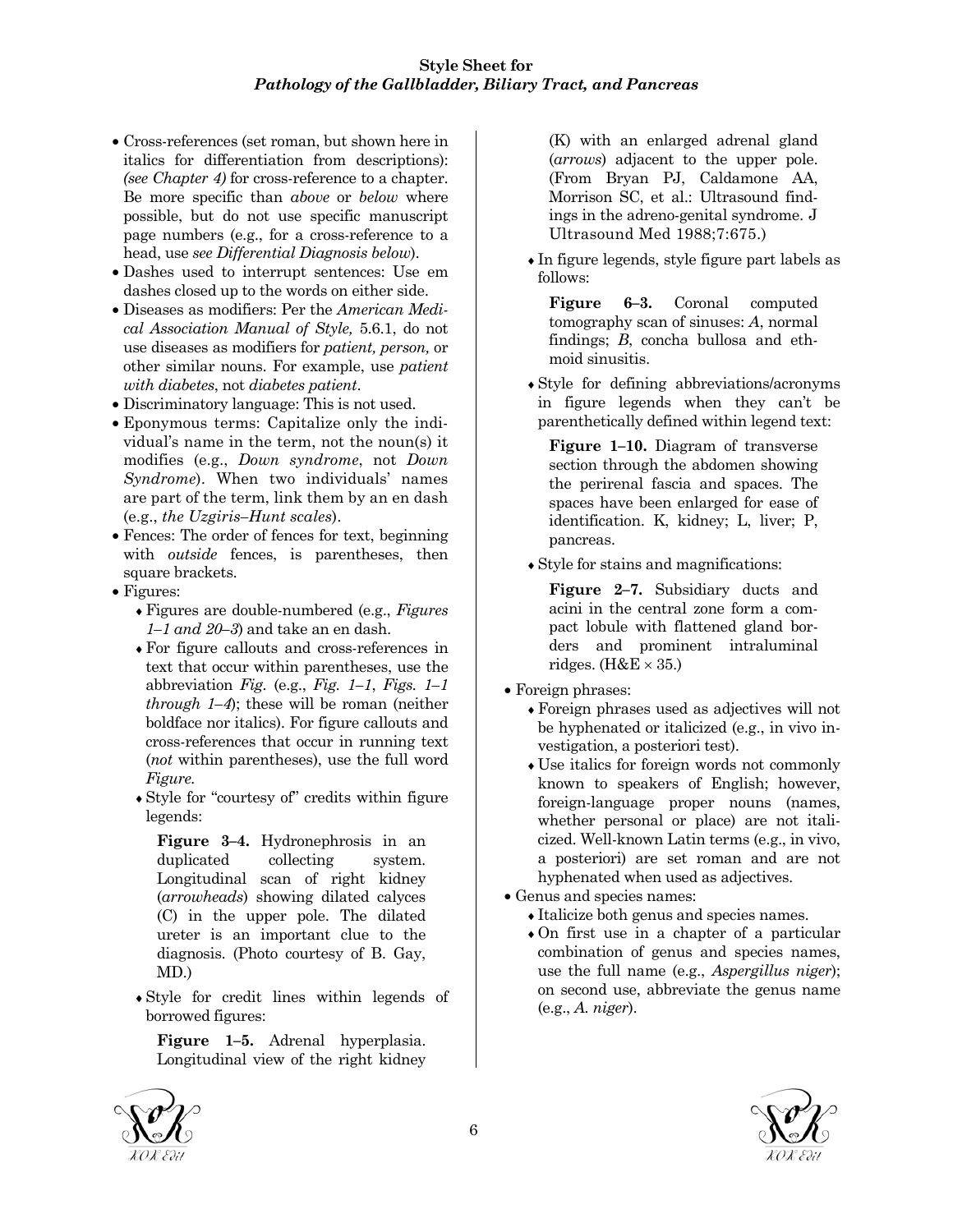#### • Heads:

- ♦Do not use acronyms in heads unless using the full term would be extremely awkward (e.g., it is okay to use *VIP-oma,* instead of its full term, in a head).
- ♦Capitalize prepositions of five or more letters in heads; capitalize prepositions of any length when used as either the first or last word in a head.
- ♦The first sentence of text following a head should not contain a pronoun referring back to a word in the head; the word itself should be repeated where necessary, per *Chicago Manual of Style*, 1.79.
- Hyphens with prefixes and suffixes:
	- ♦Words with the following prefixes and suffixes will generally be spelled solid and not hyphenated: *anti-, co-, counter-, extra-, inter-, intra-, macro-, meta-, micro-, multi-, non-, over-, post-, pre-, pro-, pseudo-, psycho-, re-, semi-, socio-, sub-, supra-, trans-, ultra-.* Hyphens will be used for these prefixes and suffixes, however, when closing up the root word to the prefix might lead to confusion in meaning or pronunciation or create a cumbersome form: *antiinflammatory, re-create* (versus *recreate*), *post-test, pro-union, sub-branches, pre-loss, pseudo-objectivity*.
	- ♦For *-like*, *-wise,* and *-wide,* delete hyphen and close up to root words of one or two syllables but retain hyphen with root words of three or more syllables (and for *-like,* with root words of any length ending in an *l*).
	- ♦For words containing the prefix *quasi-*, the hyphen will be retained.
	- ♦Initials: Personal initials appearing with surnames will carry periods and word spaces (e.g., *P. H. Smith*). When personal initials are used exclusively (i.e., even for surname), they will appear with no periods or spaces (e.g., *FDR*). When personal initials are used in place of a first and middle name and no surname is used, they will carry periods and spaces (e.g., *P. H.*).
- *Improved*: The patient's condition—not the disease—improves. For a disease to improve would mean that the disease got better at causing problems.
- Isotopes: spell out the element name (lowercased) and follow it by a full-size numeral (e.g., *iodine 123, technetium 99m, iodine 131*).
- Italics:
	- ♦Use italics (not all caps) for emphasis.
	- Use italics for words as words and letters as letters (but see "Typography" below for letters as shapes).
	- ♦Use italics for names of ships, long musical works (e.g., operas), films, television programs, radio programs, CD titles, and books.
	- ♦Use italics for foreign words not commonly known to speakers of English; however, foreign-language proper nouns (names, whether personal or place) are not italicized. Well-known Latin terms are set roman and are not hyphenated when used as adjectives.
- *Jr., Sr.,* etc.: In text, use a comma before *Jr.* and *Sr*. (and use the period after *Jr.* and *Sr.*) but not before *III, IV,* etc. In references, these surname suffixes appear after the author's initials (e.g., *Jorgensen CE Jr*), are not preceded by a comma, and take no period afterward.
- Numbered lists: When numbered lists are part of run-in text, use Arabic numerals surrounded by parentheses.
- Possessives: Use '*s* for the possessive of singular names/nouns ending in sibilants (e.g., *Williams's*). Use an apostrophe alone for the possessive of plural names/nouns: *the Williamses' infant*)*.*
- Prepositions: Capitalize prepositions in heads only if they are five or more letters long; capitalize prepositions of any length as the first or last word of a head.
- Ranges:
	- ♦For ranges in references and tables, use an en dash with no word spaces and do not elide digits. For ranges in text (whether in running text or within parentheses), do not use an en dash.
	- ♦When a range in text is of percentages, repeat the *%* sign and do not use an en dash (e.g., in text, use *60% to 80%*, not *60%–80%*). Use the en dash in tables.



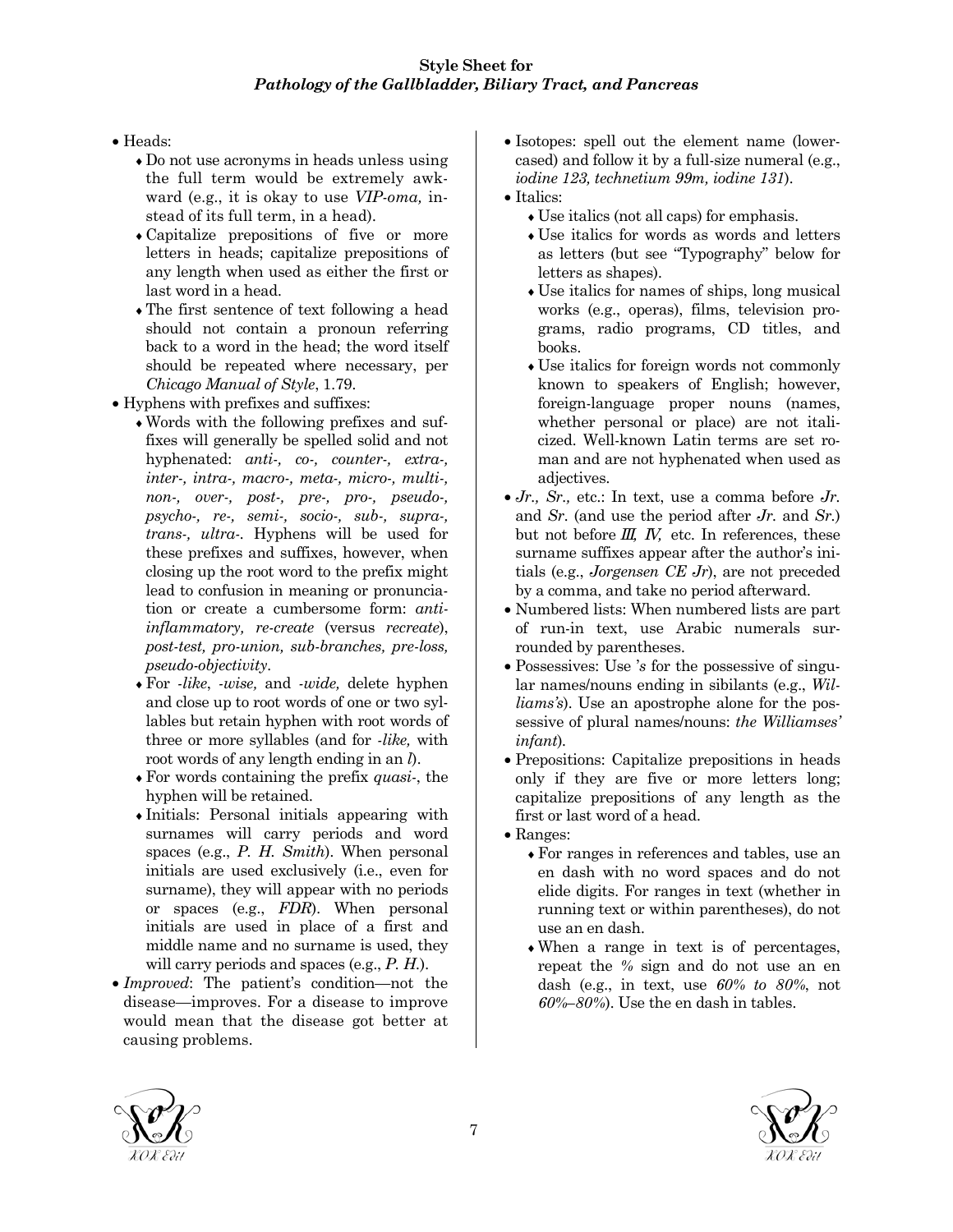- Roman and quotation marks: Use roman type and quotation marks for titles of such short works as songs, short stories, short poems, and chapters.
- *Self-*: Words containing the prefix *self-* will retain the hyphen.
- *Sensory*: When *sensory* is used with another adjective, the *y* will be changed to *i* and the word will be spelled solid (e.g., *sensorimotor*).
- *Since* is to be replaced by *because* when a cause-and-effect relationship is meant.
- *So-called*: Do not enclose words/terms following *so-called* within quotation marks, per *Chicago,* 6.80.
- Spelling: Use first (preferred) American spellings listed in *Webster's* (e.g., use *labeling*, not *labelling,* and *toward,* not *towards*).
- State names: Spell out all state names in full (except in Suggested Readings, where the twoletter postal abbreviations will be used).
- References:
	- ♦For general style, follow the *American Medical Association Manual of Style*; however, there are minor points of departure from that style in order to follow the style of *Pathology of the Prostate* (MPP 34).
	- ♦In references with five or fewer authors, list all authors in the reference list.
	- ♦In references with six or more authors, list only the first three authors and then use *et al.* (but set roman; precede it with a comma) in the reference list.
	- $\bullet$  In references, the surname suffixes  $J_r$ ,  $Sr$ , *III, IV, etc., appear after the author's initials* (e.g., *Jorgensen CE Jr*), are not preceded by a comma, and take no period afterward.
	- ♦For text citations of references when authors' names must be mentioned, use only the first author's name and *et al.* (but set roman).
	- ♦General style for journal articles:
		- 71. Kozu T, Suda K, Toki F: Pancreatic development and anatomical variation. Gastrontest Endoscop Clin North Am 5:1–30, 1995.
- ♦General style for book chapters:
	- 71. Klimstra DS: Pancreas. *In* Sternberg SS (ed): Histology for Pathologists, 2nd ed. Philadelphia: Lippincott-Raven, 1997, pp 613– 647.
- ♦General style for in-press references:
	- 71. Egan AJM, Bostwick DG: Prediction of extraprostatic extension of prostate cancer based on needle biopsy findings: Perineural invasion lacks significance on multivariate analysis. Am J Surg Pathol 2000 (in press).
- Tables:
	- ♦Tables are double-numbered (e.g., *Tables 1–1 and 20–3*) and take an en dash.
	- ♦Mark table body subentries for a 1-em indent; sub-subentries, for a 2-em indent; sub-sub-subentries, for a 3-em indent; etc.
	- ♦Style for credit lines within table footnotes:

From Bryan PJ, Caldamone AA, Morrison SC, et al.: Ultrasound findings in the adreno-genital syndrome. J Ultrasound Med 1988;7:675.

♦Style for defining abbreviations/acronyms in table footnotes:

Key: K, kidney; L, liver; P, pancreas.

- ♦Table footnotes take the following order: all notes regarding specific items in the table; table key (defining abbreviations used in table); source note (where table is borrowed from). For all table footnotes keyed to the table title or table body, use the following symbols in order: asterisk, dagger, double dagger, section note, ...
- Tone:
	- ♦It is okay to begin sentences with abbreviations or acronyms once these have been defined.
	- Do not use contractions.
	- ♦Do not begin sentences with conjunctions.
	- ♦Follow American, rather than British, usage (e.g., *make a decision* rather than *take a decision*).



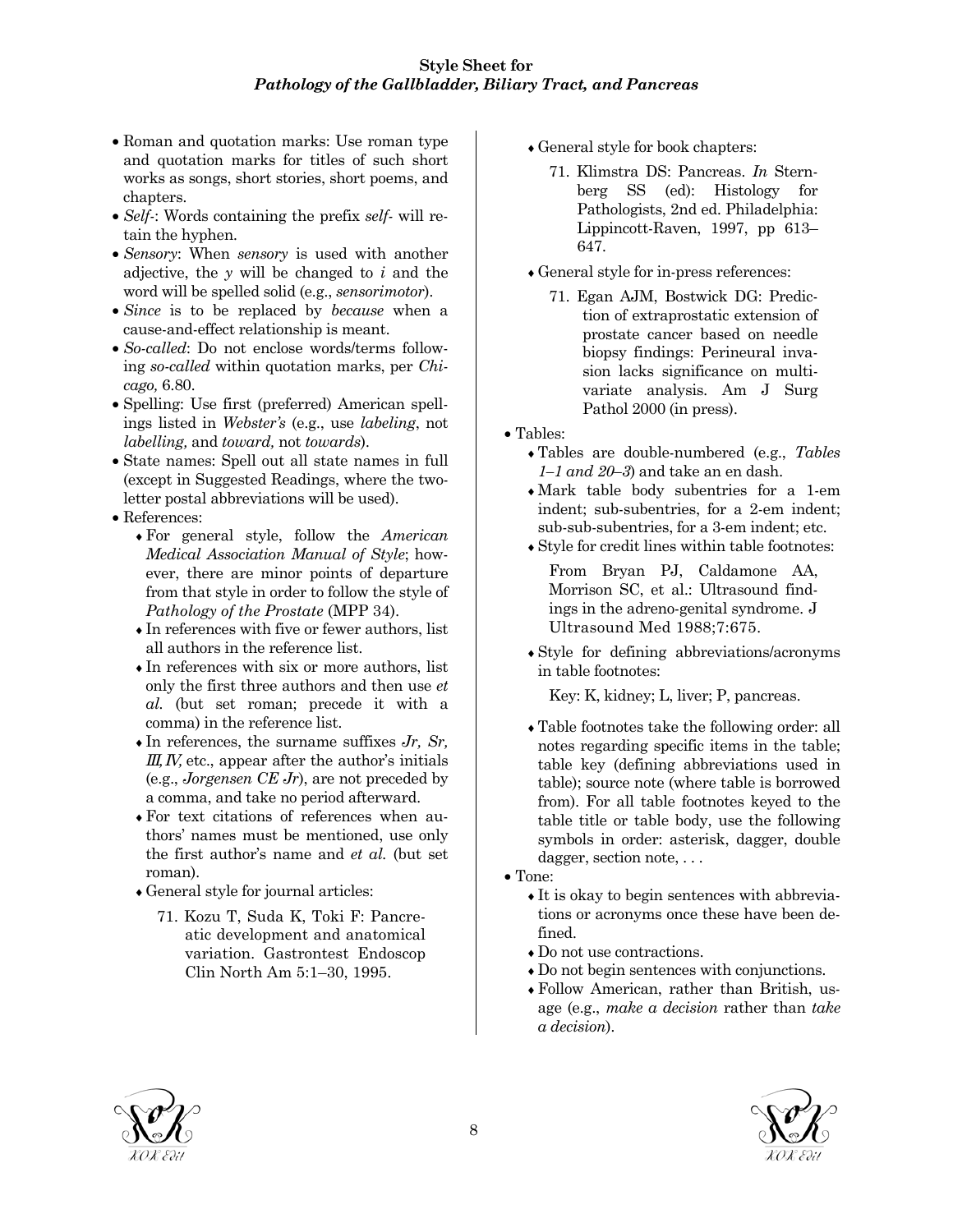- Typography:
	- ♦When italicizing terms in text, italicize adjacent commas and periods but not colons, semicolons, or parentheses; italicize adjacent quotation marks only if they are within the term itself.
	- $\bullet$  When italicizing a title of a work (e.g., play, book) or name (e.g., newspaper, ship), italicize adjacent commas but do not italicize any other punctuation unless it is part of the work's title or part of the name.
	- ♦For the possessive of an italicized name (e.g., newspaper, ship), italicize only the name proper and mark the possessive apostrophe and *s* to be set roman.
	- ♦For letters as shapes, use capital sans serif letters (e.g., *. . . arranged in a* U *shape . . .*).
	- ♦Italicize parenthetical directional indicators (e.g., *arrow, arrowhead, top, bottom*)—but not the parentheses—in figure legends.
	- ♦The first paragraph after a free-standing head takes an indent, as does the first paragraph in a chapter.
	- ♦In equations (whether run in to text or displayed), italicize variables, unknown quantities, and constants; set units of measure, symbols, and numerals in roman.
	- $\triangleleft$  Mark operators (+,-, =,  $\times$ ,  $\div$ ) and such symbols as  $\lt$ ,  $\gt$ ,  $\le$ , and  $\ge$  to have a word space on either side. Mark minus signs (–) used to indicate negative numbers to be closed up to the numeral.
- Verb tense: Use the past tense regarding something an author has already said or written—the process of writing (e.g., *Graham found that . . .*).
- *While: While* is used only as an adverb of time; in other contexts, *although* or *whereas* is substituted.

\_\_\_\_\_\_\_\_\_\_\_\_\_\_\_\_\_\_\_\_\_\_\_\_\_\_\_\_\_\_\_\_\_\_\_\_\_\_\_\_\_\_\_\_

#### **ABBREVIATIONS/ACRONYMS USED\*:**

**Chapter 1:** PAS

- **Chapter 2:** CA, CEA, CHARGE, CT, DNA, FNA, PBM
- **Chapter 3:** ATP, BSA, CF, CMV, CT, DIDMOAD, GAD, HLA, HNF, IAA, IAPP, ICA, IDDM, INS, MODY, NIDDM, PAK, PHHI, PTA, PTLD, SPK
- **Chapter 4:** cAMP, CF, CFTR, HFE, HHC, HII, IBC, Ig, MRI, PAB
- **Chapter 5:** APACHE II, AUPBD, CCK, CMV, CT, ERCP, ERP, ESRD, FNA, GVHD, ICE, IL-1, IL-1β, IL-6, IL-8, IL-10, MRCP, NF-KB, NO, PAF, SLE, VLDL
- **Chapter 6:** CDK, cDNA, DNA, EGF, EGFR, FAL, GTP, GTP-ase, HGF, HNPCC, HSP 89-α, HSP 89-β, KH, LOH, MMP2, mRNA, MT1-MMP, MTS, PAI-1, PAI-2, RR, TGF- $α$ , TGF- $β$ , TGF- $β$ <sub>1</sub>, TIMP2
- **Chapter 7:** 5-FU, CEA, CT, EGFR, ERCP, FDGPET, FNA, FNAC, LCA, PAS, PCS, TE-101, TGF-α, TIMP1, WHO
- **Chapter 8:** AFP, CEA, CT, DNA, EMA, FNA, FNAB, FNAC, LOH, NSE, PAS, WHO
- **Chapter 9:** α-HCG, ACTH, ACTH-oma, AgNOR, DNA, EC, ECL, FNAC, GRH, GRHoma, GLP, GLP1, GLP2, HCG, MEN I, NSE, PCNA, PHHI, PHM, PP, PP-oma, PTH, PTHrP, SLI, VIP, VIP-oma
- **Chapter 10:** [*none*]
- **Chapter 11:** AAPBD, AIDS, AUPBD, CI, CMV, DNA, ERCP, OR, PAS, PSC, TPN
- **Chapter 12:** [*none*]
- **Chapter 13:** AUPBD, CEA, CT, DNA, NOS, PSC, RNA, SEER, TNM, WHO

**Chapter 14:** [*none*]

- **Chapter 15:** AIDS, CF, CMV, CT, ERCP, HLA, PSC, SEER
- **Chapter 16:** CEA, CT, ERCP, FAP, PAS, PSC, TNM

\*Items highlighted in gray were added after the first batch of manuscript was copyedited.

\_\_\_\_\_\_\_\_\_\_\_\_\_\_\_\_\_\_\_\_\_\_\_\_\_\_\_\_\_\_\_\_\_\_\_\_\_\_\_\_\_\_\_\_





l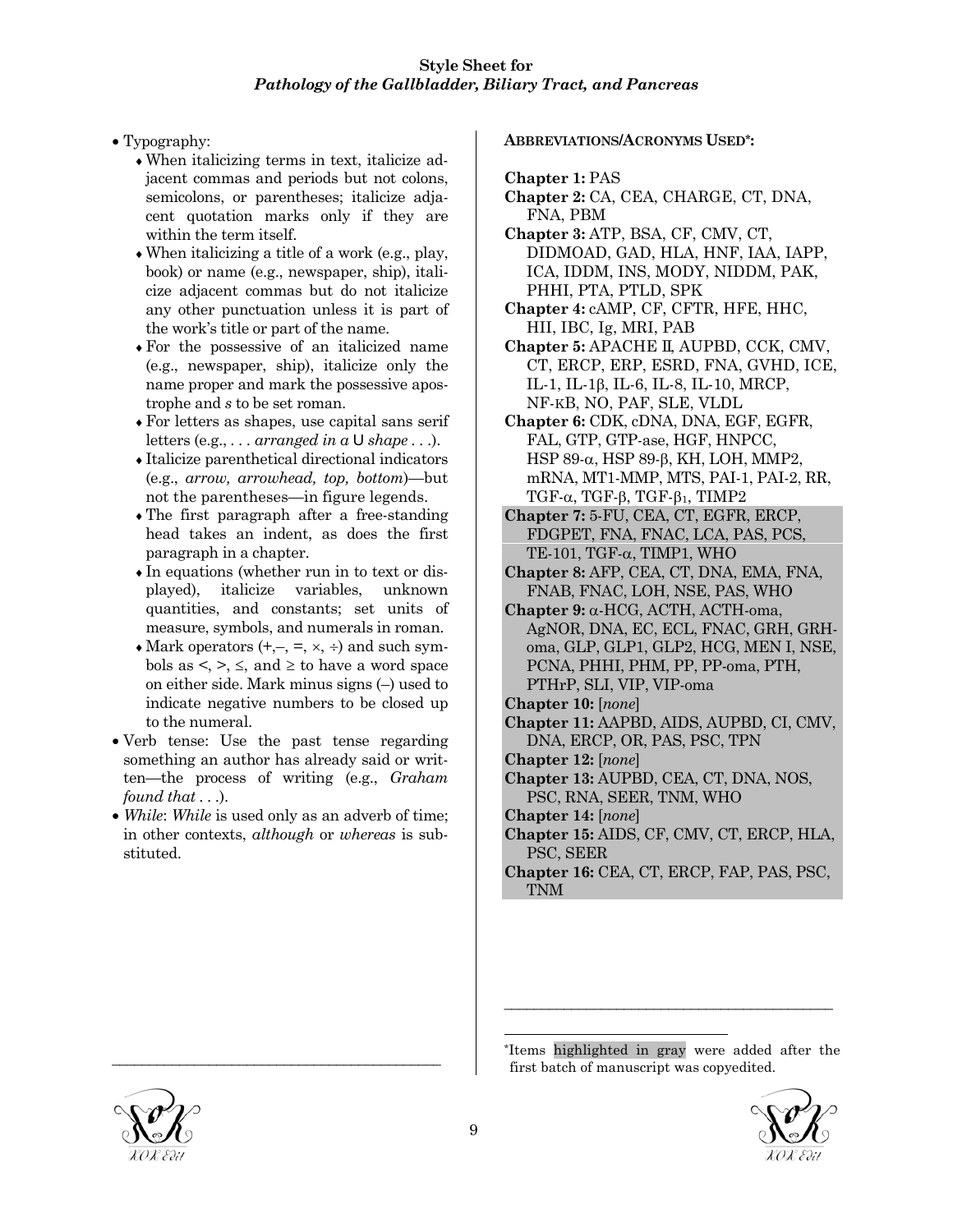# **WORDS†:**

5-FU (7-29) = 5-fluorouracil 5-fluorouracil; *aka* 5-FU

α-HCG (9-11) = α–human chorionic gonadotropin α–human chorionic gonadotropin; *aka* α-HCG  $\alpha$ -inhibitin A cell [*n.*]; *aka* alpha cell; A-cell [*adj.*] a posteriori a priori AAPBD  $(11-51)$  = anomalous arrangement of the pancreaticobiliary duct A.M. [*s.c.*] √acetaminophen [*generic*] acid-fast [*adj.*] acinar [*adj.*] acinus [*sing.*]; acini [*pl.*] acknowledgment acquired immunodeficiency syndrome; *aka* AIDS ACTH (9-15) = adrenocorticotropic hormone  $ACTH$ -oma  $(9-32)$  = tumor secreting adrenocorticotropic hormone *Actinomyces israelii*; *A. israelii* [*at second mention in chapter*] acute physiology, age, chronic health evaluation; *aka* APACHE II adenosine triphosphate; *aka* ATP adenosine triphosphate–sensitive potassium; *aka* KATP Addison's disease √Adrenalin [*trademark*] √adrenaline [*generic*] adrenocorticotropic hormone; *aka* ACTH AFP  $(8-21)$  = alphafetoprotein  $AgNOR$ -rich cell  $(9-19)$  = silver-staining nucleolar organizer region–rich cell AIDS  $(11-13)$  = acquired immunodeficiency syndrome alcian blue [*stain*]

allergic granulomatosis; *aka* Churg–Strauss syndrome alloimmune allotransplant √Alloxan [*trademark*] alphafetoprotein; *aka* AFP √aminosalicylic acid [*generic*] ampulla of Vater amylin; *aka* islet amyloid polypeptide anaerobic analogue anlage [*sing.*]; anlagen [*pl.*] anatomic anechoic angio-invasive angiotensin-converting enzyme anomalous arrangement of the pancreaticobiliary duct; *aka* AAPBD; *aka* anomalous union of the pancreaticobiliary duct anomalous union of the pancreaticobiliary duct; *aka* AUPBD; *aka* anomalous arrangement of the pancreaticobiliary duct anteroinferior anteroposterior anti-inflammatory antiarrhythmic any more [*adj. + n.*]; anymore [*adv.*] any time [*adj. + n.*]; anytime [*adv.*] APACHE  $\mathbb{I}$  (5-2) = acute physiology, age, chronic health evaluation arteriovenous *Ascaris lumbricoides* Aschoff–Rokitansky sinuses √asparaginase [*generic*] assure [*meaning* "to reassure (someone) that something is so," *as when assuring a patient of the efficacy of a treatment*] asymmetric ataxia-telangiectasia ATP  $(3-23)$  = adenosine triphosphate AUPBD  $(5-7)$  = anomalous union of the pancreaticobiliary duct autoantibody autoimmune autosomal-dominant [*adj.*] autosomal-recessive [*adj.*] autotransplant



l †For Words, parenthetical numeral after some entries indicates first manuscript page where term occurs.  $\sqrt{ }$ = verified term; *aka* = also known as; *adj.* = adjective;  $adv. =$  adverb;  $attr. =$  attributive;  $l.c. =$  lowercase; *n*. = noun; *pl.* = plural; *poss.* = possessive; *s.c.* = small caps; *sing.* = singular; *v.* = verb. Items highlighted in gray were added after the first batch of manuscript was copyedited.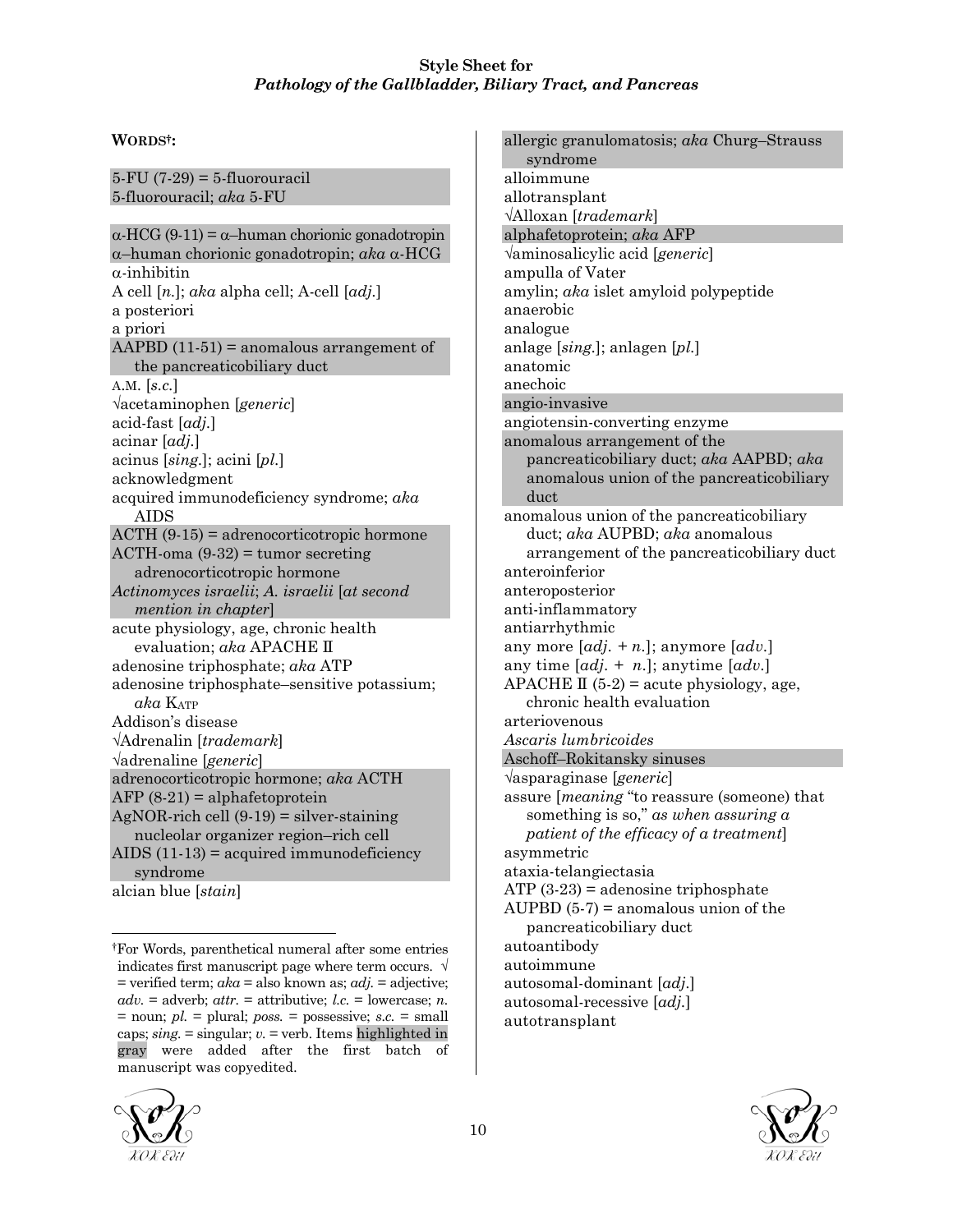awhile [*means "for a while," so do not precede with* for*; if* for *is called for, then use* for a while] √Aymara [*language*] (13-13) √azathioprine [*generic*] β-thalassemia β2-microglobulin B cell [*n.*]; *aka* beta cell; B-cell [*adj.*] backpressure [*n.*] *Bacteroides Bacteroides fragilis* backward [*not* backwards] Bannayan–Zonana syndrome [*note en dash*]; *aka* Ruvalcaba–Myhre–Smith syndrome Beckwith–Wiedemann syndrome [*note en dash*] Behçet's disease benefited; benefiting bentiromide; *aka N*-benzoyl-L-tyrosyl-*p*aminobenzoic acid biologic black [*race*] blood glucose [*n. & adj.*] blood sugar [*n. & adj.*] blood–brain barrier [*note en dash*] bloodstream bone marrow [*n. & adj.*] bovine serum albumin; *aka* BSA brain stem *BRCA2* [*gene*] broad-spectrum antibiotic therapy *Brucella abortus*; *B. abortus* [*at second mention in chapter*] Brunner's glands BSA (3-4) = bovine serum albumin  $CA(2-14) =$ carbohydrate antigen  $cAMP(4-7) = cyclic adenosine monophosphate$ 

*Campylobacter jejuni Candida* carbohydrate antigen; *aka* CA carbohydrate antigens: CA 19.9, CA 125 carcinoembryonic antigen; *aka* CEA Caroli's disease Caroli's syndrome case-control [*adj.*] cause–effect relationship [*note en dash*]  $CCK$  (5-4) = cholecystokinin  $CDK (6-17) = cyclin-dependent kinase$ 



cDNA [*no need to define*]  $CEA (2-14) =$  carcinoembryonic antigen centroacinar √cephalosporin [*generic*]  $CF (3-13) = \text{cystic fibrosis}$ CFTR  $(4-7)$  = cystic fibrosis transmembrane conductance regulator Chagas' disease cholangiopancreatography cholecystoenteric cholecystokinin; *aka* CCK cholesteryl octanoate Churg–Strauss syndrome [*note en dash*]; *aka* allergic granulomatosis  $CI(11-31) = confidence interval$ √cilastatin [*generic*] √cimetidine [*generic*] clear cell carcinoma √clofibrate [*generic*] *Clonorchis (Opisthorchis) sinensis Clostridia Clostridium perfringens*  $cm = centimeter(s)$  $CMV$  (3-4) = cytomegalovirus coamplify √codeine [*generic*] codominant coexist cofactor colipase colocation composite ductal-endocrine carcinoma computed tomography; *aka* CT confidence interval; *aka* CI connective tissue [*n.*]; connective-tissue [*adj.*] Conn's syndrome corticomedullary corticosteroid corticotropin-releasing hormone cosecrete Cowden disease Crohn's disease *Cryptococcus neoformans*; *C. neoformans* [*at second mention in chapter*] *Cryptosporidia*  $CT (2-2) = computed tomography$ Cullen's sign; *aka* periumbilical ecchymosis Cushing's disease Cushing's syndrome cutoff [*n.*]

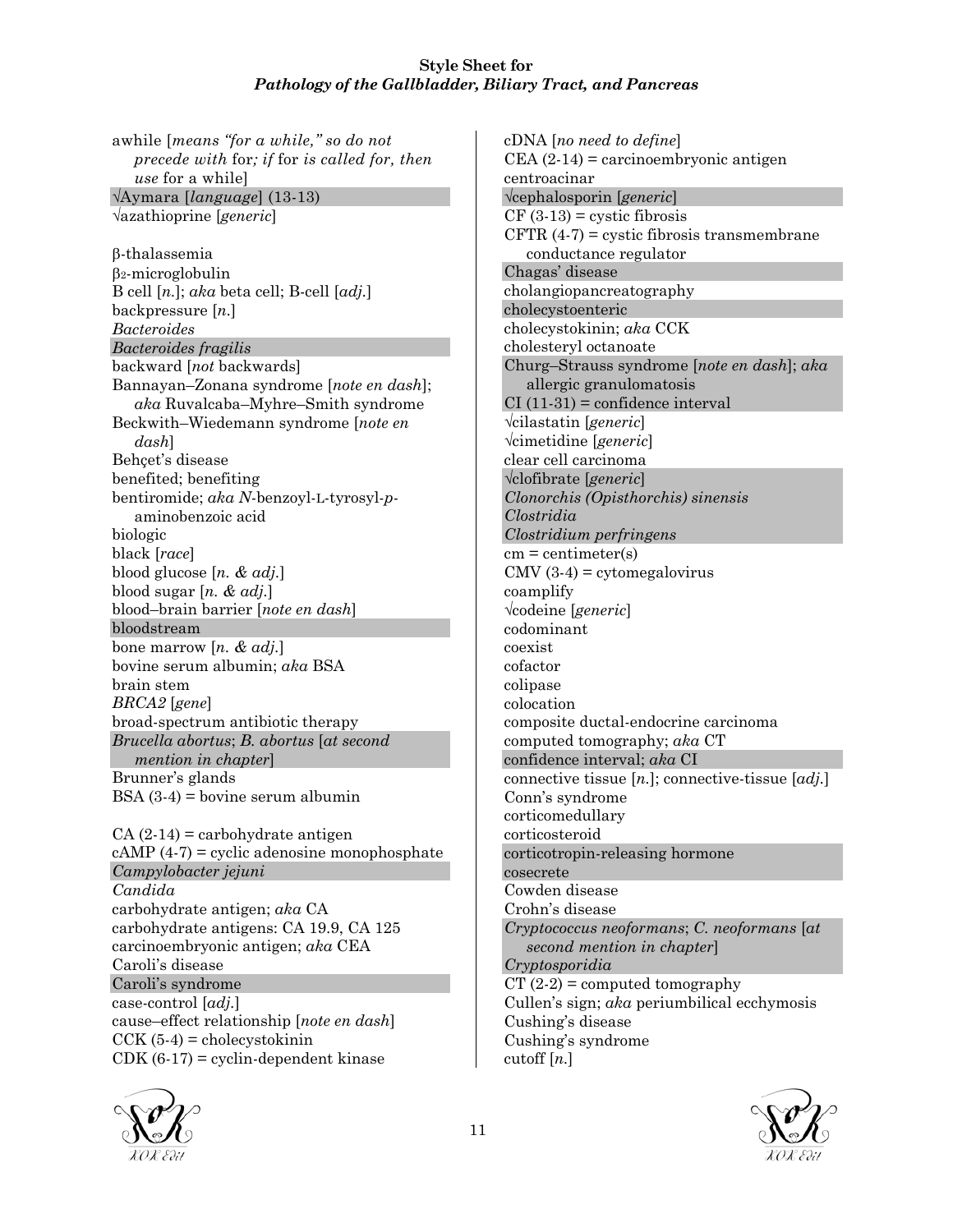cyclic adenosine monophosphate; *aka* cAMP cyclin-dependent kinase; *aka* CDK cyclooxygenase √cyclosporine [*generic*] cystic fibrosis; *aka* CF cystic fibrosis transmembrane conductance regulator; *aka* CFTR √cytarabine [*generic*] cytologic cytomegalovirus; *aka* CMV cytotoxic  $d = dalton(s)$ d = day [*use only in virgule constructions and in tables*] D cell [*n.*]; *aka* delta cell; D-cell [*adj.*] √danazol [*generic*] day to day [*adv.*]; day-to-day [*adj.*] de novo débride débridement decision making [*n.*]; decision-making [*adj.*] decubitus √dexamethasone [*generic*] diabetes insipidus, diabetes mellitus, optic atrophy, and deafness [*a syndrome*]; *aka* DIDMOAD; *aka* Wolfram syndrome √diazoxide [*generic*] √didanosine [*generic*] √dideoxyinosine [*antiretroviral agent*]  $DIDMOAD (3-19) = diabetes insipidus,$ diabetes mellitus, optic atrophy, and deafness diferric dilation [*not* dilatation] √diphenoxylate [*generic*] distension  $dL =$  deciliter(s) DNA [*no need to define*] dose–response relationship [*note en dash*] Down syndrome downward [*not* downwards] duct of Santorini duct of Wirsung ducto-insular ductules of Beale ductuloacinar ductulo-insular dysfunction

e.g. [*spell out unless appearing within parentheses, a quotation, tables, or references*] early-onset [*adj.*] EC (9-6) = enterochromaffin cell  $ECL$  (9-23) = enterochromaffin-like echoes [*pl.*] echogenic echogenicity EGF  $(6-13)$  = epidermal growth factor EGFR  $(6-13)$  = epidermal growth factor receptor Ehlers–Danlos syndrome [*note en dash*] EMA (8-3) = epithelial membrane antibody **queried: or should** antibody **be** antigen**?** embryologic emergency [*n. & adj.*] emergency department [*n.; not* emergency room]; emergency-department [*adj.*] emergent [*adj.; means* "emerging over time,*" as in* emergent symptoms*; do not use to mean* emergency] en bloc *Encephalitozoon intestinalis*; *E. intestinalis* [*at second mention in chapter*] endoscopic retrograde cholangiopancreatography; *aka* ERCP endoscopic retrograde pancreatography; *aka* ERP end-stage [*adj.*] end-stage renal disease; *aka* ESRD end-to-end anastomosis ensure [*meaning* "to make sure that (something) will occur or be available," *as to ensure airway patency*] *Entamoeba histolytica*; *E. histolytica* [*at second mention in chapter*] enterochromaffin cell; *aka* EC enterochromaffin-like; *aka* ECL *Enterococcus Enterocytozoon bieneusi*; *E. bieneusi* [*at second mention in chapter*] epidemiologic epidermal growth factor; *aka* EGF epidermal growth factor receptor; *aka* EGFR epithelial membrane antibody (8-3) **queried: or should** antibody **be** antigen**?**; *aka* EMA Epstein–Barr virus [*note en dash*] *erb*-B2



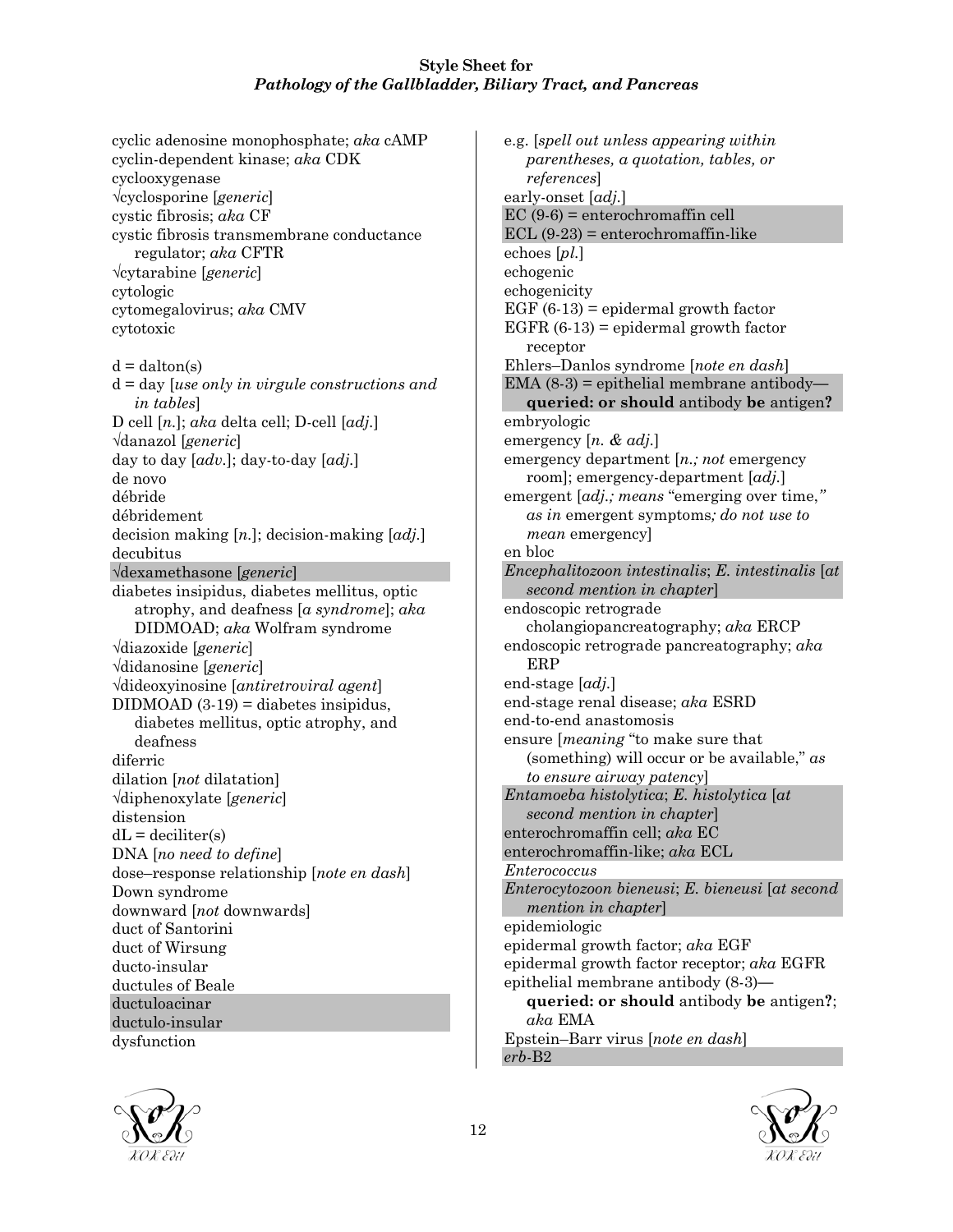*erb*-B3 ERCP (5-6) = endoscopic retrograde cholangiopancreatography √ergotamine [*generic*] ERP (5-30) = endoscopic retrograde pancreatography *Escherichia coli*; *E. coli* [*on second mention in chapter*] ESRD  $(5-16)$  = end-stage renal disease estrogen replacement therapy et al. etc. [*spell out unless appearing within parentheses, a quotation, tables, or references*] √ethacrynic acid [*generic*] etiology [*do not use to mean the origin or cause of a specific disease; the term refers to the study of all the possible causes, separate or related, of a condition or a disease, per* American Medical Association Manual of Style, *9.1, p. 147*] every day [*adv.*]; everyday [*adj.*] examination [*not* exam] extra-adrenal factor VIII

factor XII  $FAL (6-9) = fractional$  allelic loss fallopian tube familial adenomatous polyposis; *aka* FAP Fanconi's anemia FAP  $(16-19)$  = familial adenomatous polyposis farther [*use to indicate physical distance; compare* further] *Fasciola hepatica* FDGPET (7-4) = fluorodeoxyglucose positron emission tomography female [*adj.*]; woman [*n.*] ferritin fine-needle aspiration; *aka* FNA fine-needle aspiration biopsy; *aka* FNAB fine-needle aspiration cytology; *aka* FNAC fistulas [*pl.*] *Flexispira rappini*; *F. rappini* [*on second mention in chapter*] flank ecchymosis; *aka* Grey Turner's sign fluorescein dilaurate; *aka* pancreolauryl fluorodeoxyglucose positron emission tomography; *aka* FDGPET

 $FNA$  (2-15) = fine-needle aspiration



 $FNAB (8-9)$  = fine-needle aspiration biopsy FNAC  $(7-4)$  = fine-needle aspiration cytology follow-up [*n. & adj.*] foreign body [*n.*]; foreign-body [*adj.*] forward [*not* forwards] fractional allelic loss; *aka* FAL free fatty acid free radical Friedrich's ataxia frozen section [*n.*]; frozen-section [*adj.*] full time [*adv.*]; full-time [*adj.*] full-thickness [*adj.*] √furosemide [*generic*] further [*use to mean "additional" or "additionally"; compare* farther]

#### γ-glutamyl transferase

 $g = \text{gram(s)}$ G cell [*n.*]; *aka* gastrin cell; G-cell [*adj.*] gabexate [*generic*] GAD  $(3-2)$  = glutamic acid decarboxylase gastrin cell; *aka* G cell gastropyloric [*not* gastric pyloric] √Gelfoam [*trademark*] √gemcitabine [*generic*] √gemfibrozil [*generic*] geographic germline giant cell [*n. & adj.*]  $GRH$  (9-28) = growth hormone–releasing hormone *Giardia Giardia lamblia*; *G. lamblia* [*at second mention in chapter*]  $GLP(9-17) =$  glucagon-like peptide  $GLP1 (9-17) =$  glucagon-like peptide type 1  $GLP2(9-17) =$  glucagon-like peptide type 2 glucagon-like peptide; *aka* GLP glucagon-like peptide type 1; *aka* GLP1 glucagon-like peptide type 2; *aka* GLP2 gluconeogenesis glucoregulatory glutamic acid decarboxylase; *aka* GAD glutamic acid decarboxylases: GAD65 glutathione-*S*-transferase [*note italic* S] goblet cell [*n. & adj.*] gold standard graft-versus-host disease; *aka* GVHD Gram's stain gram-negative [*adj.*]

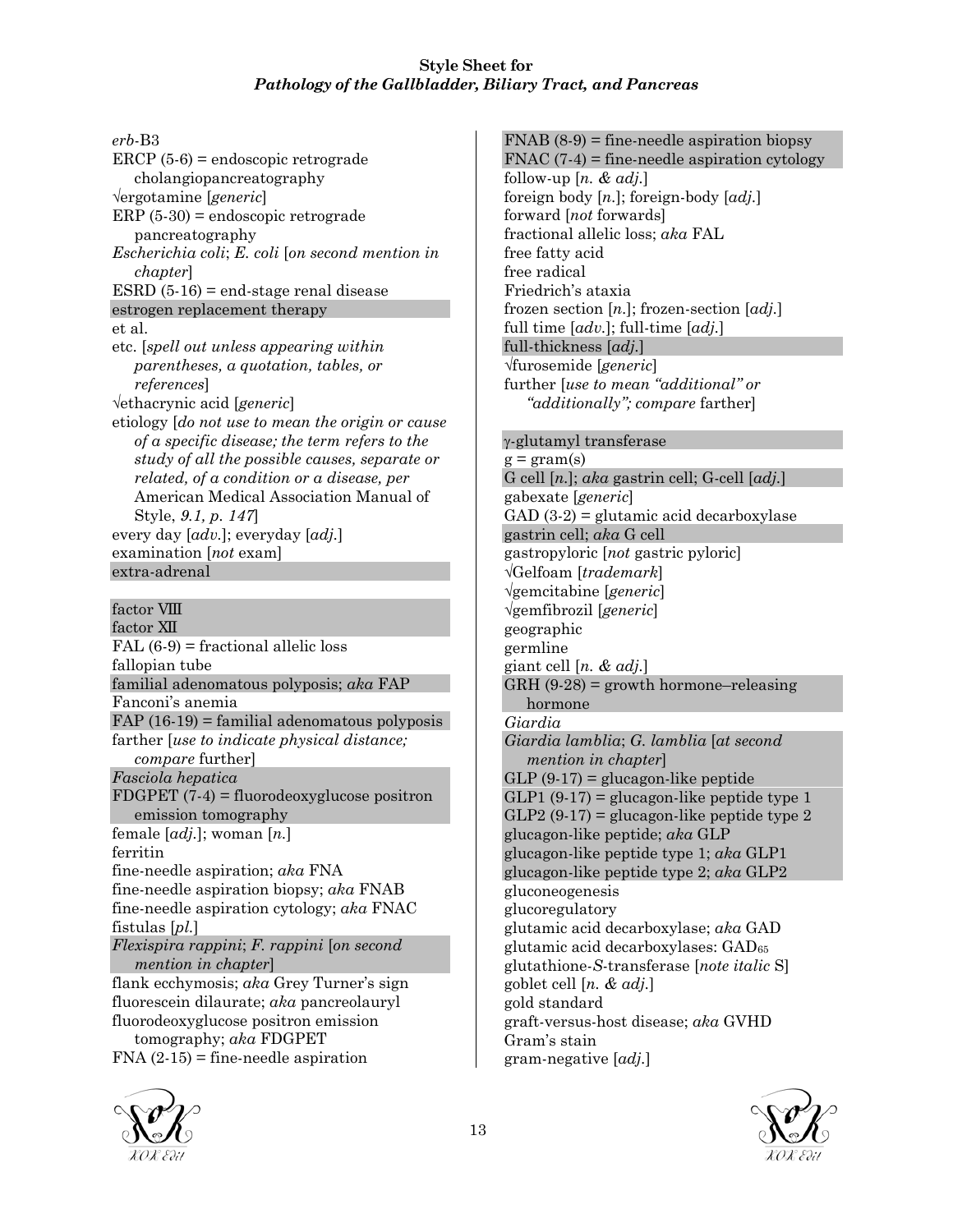gram-positive [*adj.*] gray gray-scale [*adj.*] Grey Turner's sign; *aka* flank ecchymosis  $GRH\text{-}oma (9-30) = tumor secreting growth$ hormone–releasing hormone growth hormone–releasing hormone [*note en dash*]; *aka* GRH  $GTP(6-11) =$  guanosine triphosphate  $GTP$ -ase  $(6-11)$  = guanosine triphosphatase guanosine triphosphatase; *aka* GTP-ase guanosine triphosphate; *aka* GTP  $GVHD$  (5-16) = graft-versus-host disease h = hour [*use only in virgule constructions and in tables*] H2 blocker [*n.*]; H2-blocker [*adj.*] H2-receptor blocker *Haemophilus parainfluenzae Haemophilus segnis* half hour [*n.*]; half-hour [*adj.*]  $HCG (9-10) =$ human chorionic gonadotropin heat shock protein 89-α; *aka* HSP 89-α heat shock protein 89-β; *aka* HSP 89-β *Helicobacter bilis*; *H. bilis* [*on second mention in chapter*] *Helicobacter canis*; *H. canis* [*on second mention in chapter*] *Helicobacter fennelliae*; *H. fennelliae* [*on second mention in chapter*] *Helicobacter pylori*; *H. pylori* [*on second mention in chapter*] *Helicobacter pullorum*; *H. pullorum* [*on second mention in chapter*] hemangio-endothelioma hematoxylin and eosin hemosiderin Henoch–Schönlein syndrome [*note en dash*] hepatic iron index; *aka* HII hepatocyte growth factor; *aka* HGF hepatocyte nuclear factor; *aka* HNF HER-2/*neu* hereditary hemochromatosis; *aka* HHC hereditary nonpolyposis colonic carcinoma; *aka* HNPCC HFE gene (4-13)  $HGF(6-15) = hepatocyte growth factor$  $HHC(4-13)$  = hereditary hemochromatosis high-power field high-molecular-weight [*adj.*]

 $HII$  (4-17) = hepatic iron index histologic historic [*meaning* "important at a point in time"] historical [*meaning* "occurring over time"] history [*unless it is clear what kind of history is meant, precede* history *with a modifier, such as* medical *or* medication *or* surgical*, to differentiate for the noun meaning the course of societal events over time*] HLA (3-3) = human leukocyte antigen  $HNF(3-11) = hepatocyte nuclear factor$  $HNPCC (6-1) = hereditary nonpolyposis$ colonic carcinoma HSP 89- $\alpha$  (6-24) = heat shock protein 89- $\alpha$ HSP 89- $\beta$  (6-24) = heat shock protein 89- $\beta$ human chorionic gonadotropin; *aka* HCG human immunodeficiency virus; *aka* HIV human leukocyte antigen; *aka* HLA human leukocyte antigens: HLA-DR3, HLA-DR4, HLA-DQ1.2, HLA-DQ3.2 hyperresponsive hypoechoic i.e. [*spell out unless appearing within parentheses, a quotation, tables, or references*] IAA  $(3-2)$  = insulin autoantibodies IAPP  $(3-10)$  = islet amyloid polypeptide IBC  $(4-17)$  = iron binding capacity √ibuprofen [*generic*] ICA  $(3-2)$  = islet cell autoantibodies ICE  $(5-20)$  = interleukin-1–converting enzyme IDDM  $(3-1)$  = insulin-dependent diabetes mellitus Ig  $(4-5)$  = immunoglobulin IL-1  $(5-20)$  = interleukin-1 IL-1β (5-20) = interleukin-1β IL-6  $(5-20)$  = interleukin-6 IL-8  $(5-20)$  = interleukin-8 IL-10 (5-20) = interleukin-10 √imipenim [*generic*] immunoelectromicroscopy immunoglobulin; *aka* Ig immunoglobulins: IgG, IgG 1, IgG 2 immunologic immunosuppressive in situ in utero in vivo indwelling



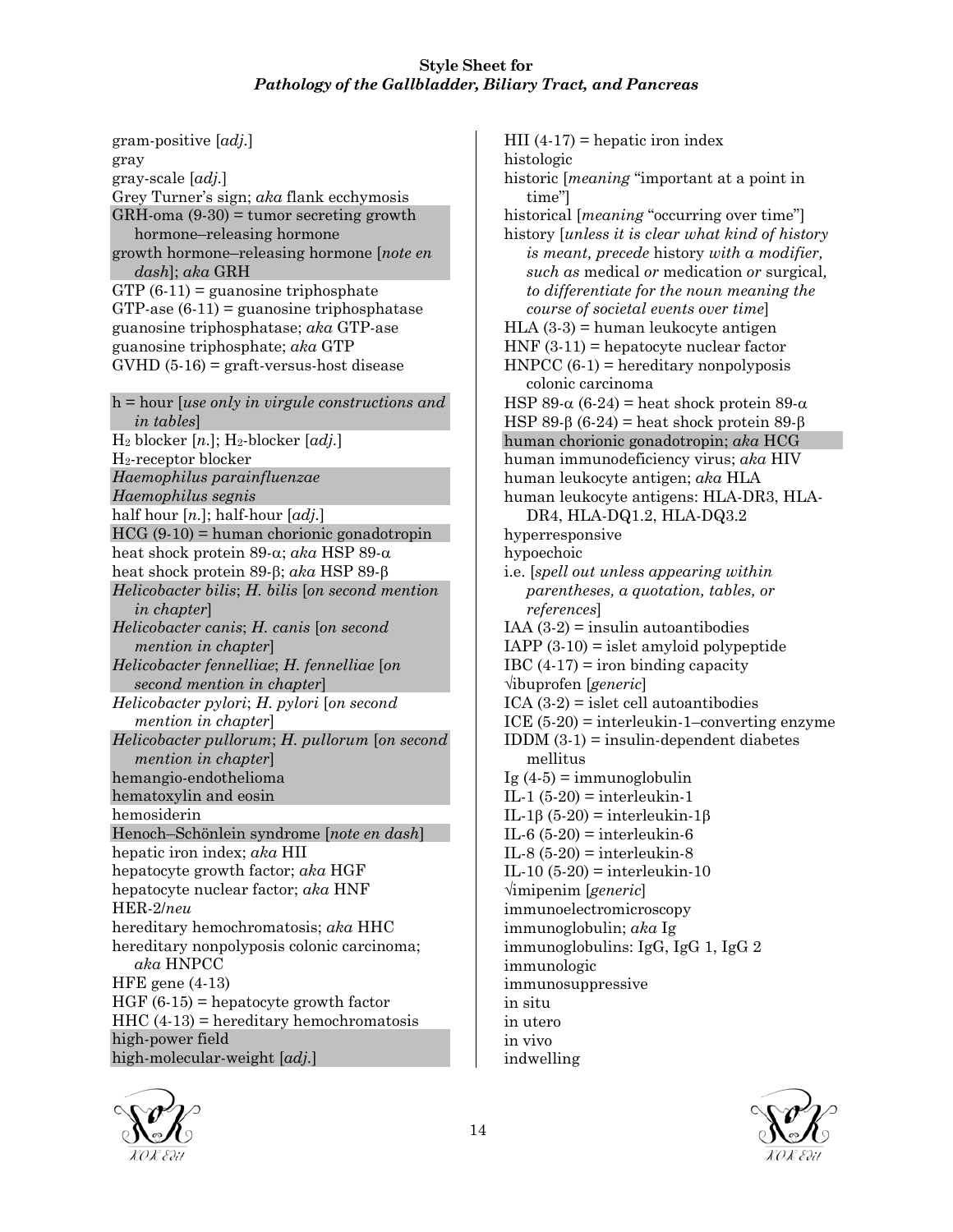infarct [*n. meaning an area of necrosis*] infarction [*n. referring to the process of infarct formation*] INS  $(3-3)$  = insulin gene insulin autoantibodies; *aka* IAA insulin-dependent diabetes mellitus; *aka* IDDM; *aka* type I diabetes insure [*meaning* "to indemnify against (something)" *as to insure against health care costs*] intensive care unit interferon-α interleukin-1; *aka* IL-1 interleukin-1β; *aka* IL-1β interleukin-1–converting enzyme [*note en dash*]; *aka* ICE interleukin-2 interleukin-6; *aka* IL-6 interleukin-8; *aka* IL-8 interleukin-10; *aka* IL-10 interlobular interstitial intra-abdominal intra-acinar intracalated intralobular intrauterine inward [*not* inwards] iron binding capacity; *aka* IBC islet amyloid polypeptide; *aka* IAPP; *aka* amylin islet cell [*n. & adj.*] islet cell autoantibodies; *aka* ICA *Isospora belli*; *I. belli* [*at second mention in chapter*] √isotretinoin [*generic*]  $IU =$  international unit(s) Ivemark's syndrome

Japanese Cancer Registry (7-20) Jeune's syndrome Johanson–Blizzard syndrome [*note en dash*] JPS (7-23) = Japanese Pancreas Society judgment juvenile polyposis coli

K-homologous; *aka* KH kallikrein Kaplan–Meier method [*note en dash*] Kaposi's sarcoma



KATP = adenosine triphosphate–sensitive potassium Kawasaki syndrome; *aka* mucocutaneous lymph node syndrome  $kd = kilodalton(s)$ Kearns–Sayre syndrome [*note en dash*] keratins: 7, 8, 18, 19, 20,  $\alpha_1$ -antichymotrypsin, AE1, AE3, B72.3, CA 19-9, CAM 5.2, CD11b, CD31, CD68, CEA, CK7, CK20, HAM56, HMB45, KP1, LCA, DUPAN-2, Span 1, TAG 72, TE-101 ketoacidosis  $KH(6-10) = K-homologous$ Klatskin's tumor *Klebsiella Klebsiella pneumoniae* Klinefelter's syndrome Kupffer's cell  $L = liter(s)$ lamellae [*pl.*] large-vessel [*adj.*] late-stage [*adj.*] LCA (7-36) = leukocyte common antigen left-hand *Legionella Leishmania donovani*; *L. donovani* [*at second mention in chapter*] *Leptospira* leukocyte common antigen; *aka* LCA Lhermitte–Duclos syndrome [*note en dash*] lifelong [*adj.*] lifestyle [*n. & adj.*] lipofuscin LOH  $(6-9)$  = loss of heterozygosity long term [*n. & adv.*]; long-term [*adj.*] long-standing [*adj.*] loss of heterozygosity; *aka* LOH √lovastatin [*generic*] low-molecular-weight [*adj.*] low-protein [*adj.*] Lundh test Luschka's ducts Lynch syndrome

 $\mu$ g = microgram(s) µm = micrometer(s) [*do not use* micron(s)]  $\mu$ mol = micromole(s) macroangiopathy

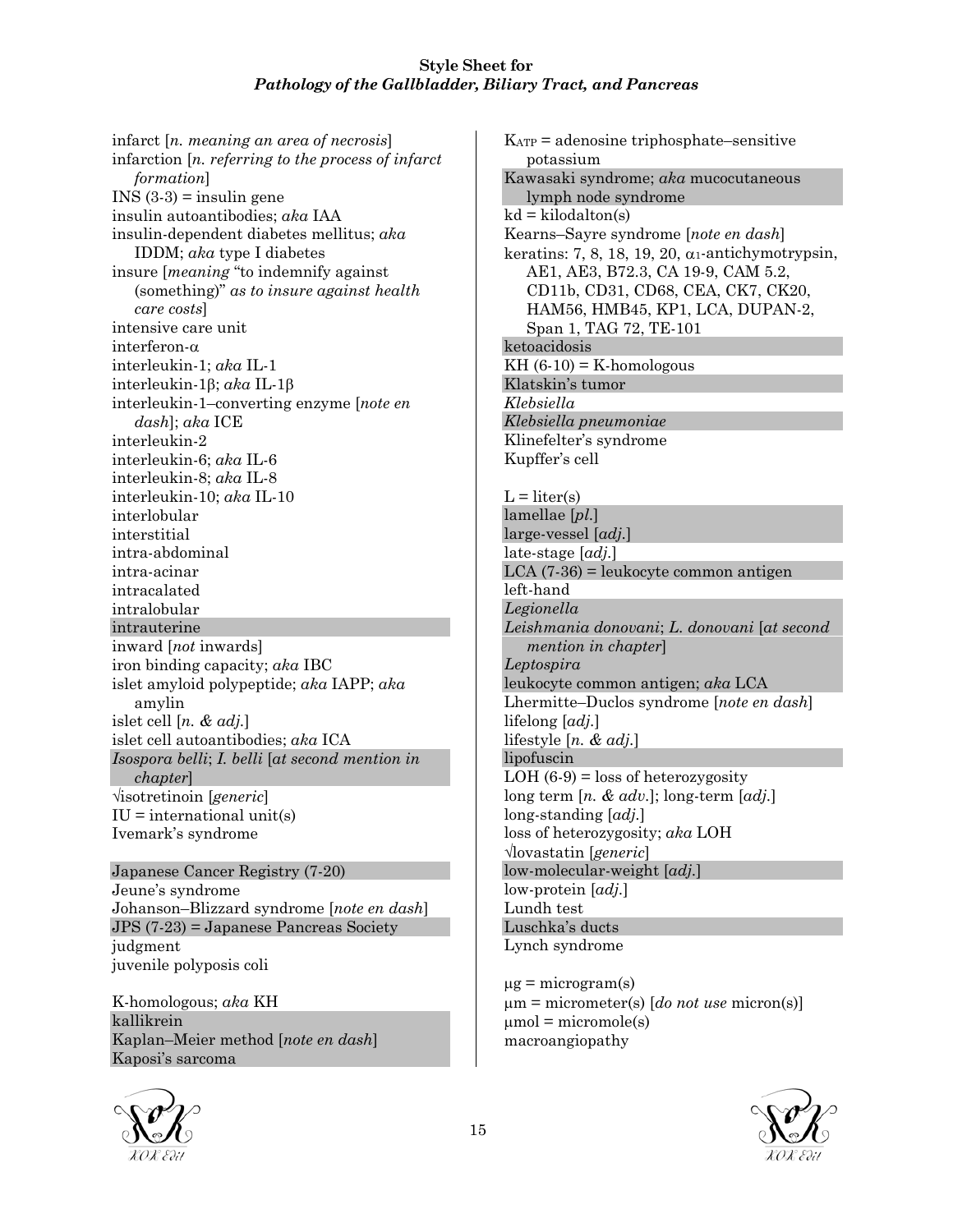magnetic resonance cholangiopancreatography; *aka* MRCP (5-39) magnetic resonance imaging; *aka* MRI malacoplakia male [*adj.*]; man [*n.*] man [*n.*]; male [*adj.*] √maprotiline [*generic*] maturity-onset diabetes of the young; *aka* MODY matrix metalloprotease 2; *aka* MMP2 MD Meckel's syndrome medicolegal melanocyte-stimulating hormone membrane-type matrix metalloprotease; *aka* MT1-MMP membranoproliferative  $MEN I (9-1) = \text{multiple endocrine neoplasia}$ syndrome type I √mercaptopurine [*generic*] √mesalamine [*generic*] meta-analysis metacarpophalangeal joints  $mEq =$  milliequivalent(s) √methyldopa [*generic*] √methylprednisolone [*generic*] √metronidazole [*generic*]  $mg =$  milligram(s) microangiopathy Michaelis–Gutmann bodies [*note en dash*] Mirizzi syndrome  $mL =$  milliliter(s) mm Hg = milliliters of mercury  $mmol = millimole(s)$ mo = month(s) [*use only in virgule constructions or in tables*]  $MODY(3-11) =$  maturity-onset diabetes of the young Moersch–Woltman syndrome [*note en dash*] monoarterial morphologic MMP2  $(6-25)$  = matrix metalloprotease 2 MRCP (5-39) = magnetic resonance cholangiopancreatography  $MRI (4-12) = magnetic resonance imaging$ mRNA [*no need to define*]  $MT1-MMP (6-25) =$  membrane-type matrix metalloprotease MTS (6-8) = multitumor suppressor [*gene*] mucicarmine [*stain*]

mucocutaneous lymph node syndrome; *aka* Kawasaki syndrome Muir–Torre syndrome [*note en dash*] multiple endocrine neoplasia syndrome type I; *aka* MEN I; *aka* Wermer's syndrome multisystem [*adj.; not* multiple-system] multitumor suppressor gene; *aka* MTS gene *Mycobacterium avium-intracellulare*; *M. avium-intracellulare* [*at second mention in chapter*] *Mycobacterium leprae*; *M. leprae* [*at second mention in chapter*] *Mycobacterium tuberculosis*; *M. tuberculosis* [*at second mention in chapter*] *N*-benzoyl-L-tyrosyl-*p*-aminobenzoic acid [*note italic* N *and s.c.* L]; *aka* bentiromide nerves: sixth nerve, seventh nerve, etc. neurologic neuron-specific enolase; *aka* NSE  $NF-KB$  [*note s.c.* K] (5-20) = nuclear factor–KB  $NIDDM(3-1) = non-insulin-dependent$ diabetes mellitus nitric oxide; *aka* NO √nitrofurantoin [*generic*]  $nm =$  nanometer(s)  $NO (5-20) =$ nitric oxide non–insulin-dependent diabetes mellitus [*note en dash*]; *aka* NIDDM; *aka* type II diabetes; *aka* adult-onset diabetes nonneoplastic Northern blot analysis NOS (13-18) = not otherwise specified not otherwise specified; *aka* NOS NSE (8-3) = neuron-specific enolase nuclear factor–KB [*note en dash and s.c.* K]; *aka* NF-KB odds ratio; *aka* OR √olsalazine [*generic*] on medication [*change to* taking medication *or something similar, per* American Medical Association Manual of Style*, 9.1, p. 151*] operative [*replace with* surgical*; but* postoperative *is allowed*] *Opisthorchis felineus Opisthorchis viverrini*  $OR(11-31) = odds ratio$ osteoclast-like





outward [*not* outwards]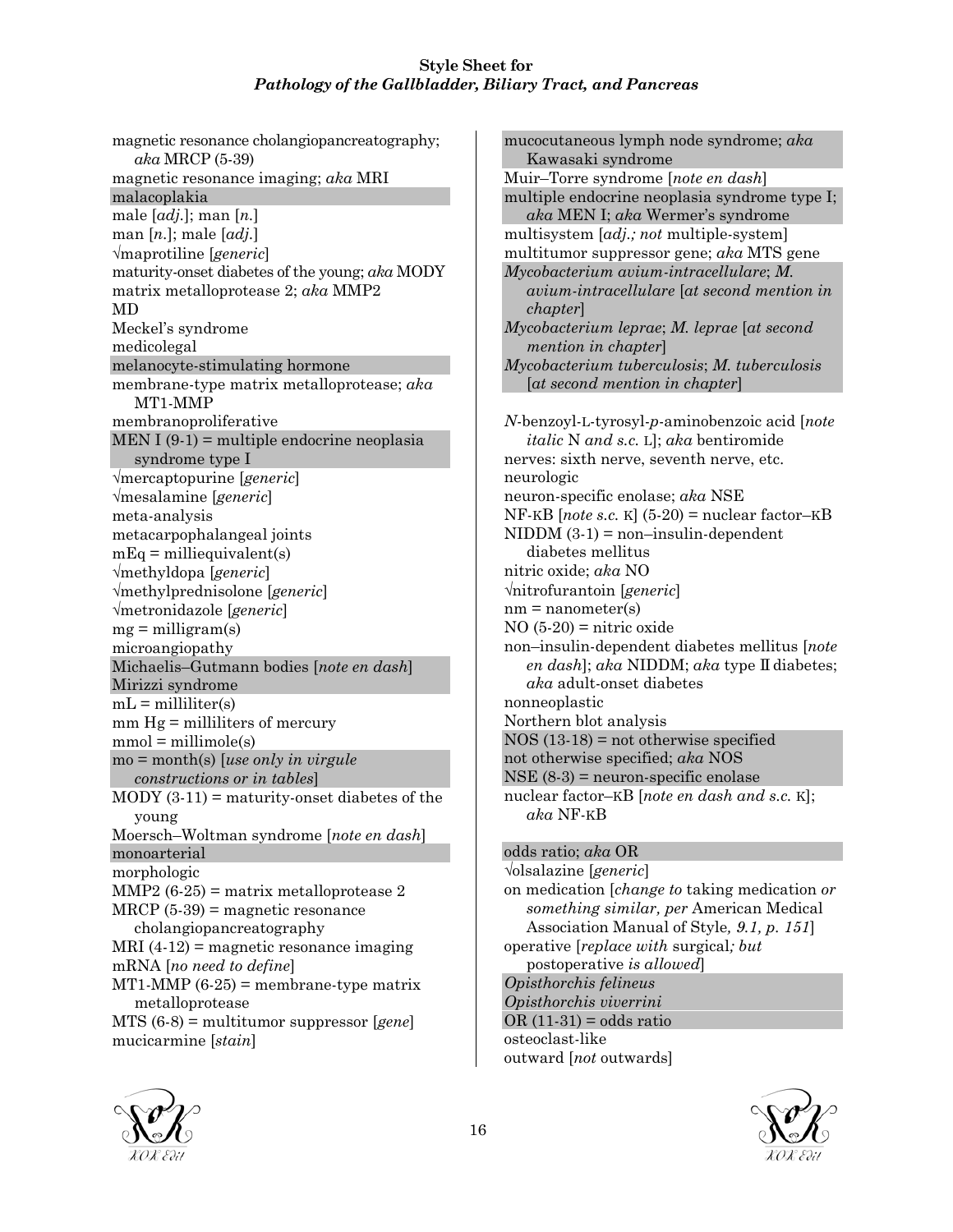over-the-counter [*adj.*] oxyphenbutazone [*generic*]**—queried; not found in** *PDR* P.M. [*s.c.*] PAB (4-5) = pancreatic autoantibody; PABs [*pl.*] PAF (5-20) = platelet-activating factor PAI-1 (6-25) = plasminogen activator inhibitor type 1 PAI-2 (6-25) = plasminogen activator type 2 PAK  $(3-24)$  = pancreas after kidney [transplantation] pancreolauryl; *aka* fluorescein dilaurate pancreas [*sing.*]; pancreata [*pl.*] pancreas after kidney [transplantation]; *aka* PAK pancreas transplantation alone; *aka* PTA pancreatic autoantibody; *aka* PAB pancreatic polypeptide–secreting tumor [*note en dash*]; *aka* PP-oma pancreaticobiliary maljunction; *aka* PBM pancreaticoduodenal pancreatography pancreozymin Paneth's cells PaO2 [*note s.c.* O] = arterial partial pressure of oxygen papillae [*pl.*] para-aortic para-aminobenzoic acid parathyroid hormone; *aka* PTH parathyroid hormone–related protein [*note en dash*]; *aka* PTHrP parenchmya part time [*adv.*]; part-time [*adj.*] partial-thickness [*adj.*] PAS (1-5) = periodic acid–Schiff [stain] PBM (2-10) = pancreaticobiliary maljunction PCNA (9-11) = proliferating cell nuclear antigen PCS (7-24) = postoperative cumulative survival Pearson syndrome peptide, histidine, and carboxyl terminal methionine; *aka* PHM √pentamidine [*generic*] per se periodic acid–Schiff stain [*note en dash*]; *aka* PAS stain

overlie [*v.*]; overlying [*adj.*]

perioperative periumbilical ecchymosis; *aka* Cullen's sign Perl's Prussian blue [*stain*] persistent hyperinsulinemic hypoglycemia of infancy; *aka* PHHI Peutz–Jeghers syndrome [*note en dash*]  $pg = picogram(s)$ pheochromocytoma PHHI (3-20) = persistent hyperinsulinemic hypoglycemia of infancy PHM (9-28) = peptide, histidine, and carboxyl terminal methionine phospholipase A2 phrygian cap physiologic √piroxicam [*generic*] plasminogen activator inhibitor type 1; *aka* PAI-1 plasminogen activator inhibitor type 2; *aka* PAI-2 platelet-activating factor; *aka* PAF pleomorphic *Pneumocystis carinii*; *P. carinii* [*at second mention in chapter*] poikiloderma post-ERCP [*adj.; do not use* post ERCP *as an adv.*] posterosuperior postoperative postoperative cumulative survival; *aka* PCS post-stenotic post-transplantation post-transplantation lymphoproliferative disorder; *aka* PTLD post-traumatic PP cell [*n.*]; PP-cell [*adj.*] PP-oma (9-6) = pancreatic polypeptide– secreting tumor Prader–Willi syndrome [*note en dash*] precirrhotic [*adj.*] √prednisone [*generic*] preexisting primary care [*n. & adj.*] primary sclerosing cholangitis; *aka* PSC √procainamide [*generic*] proliferating cell nuclear antigen; *aka* PCNA proopiomelanocortin *Proteus* protein-specific antigen



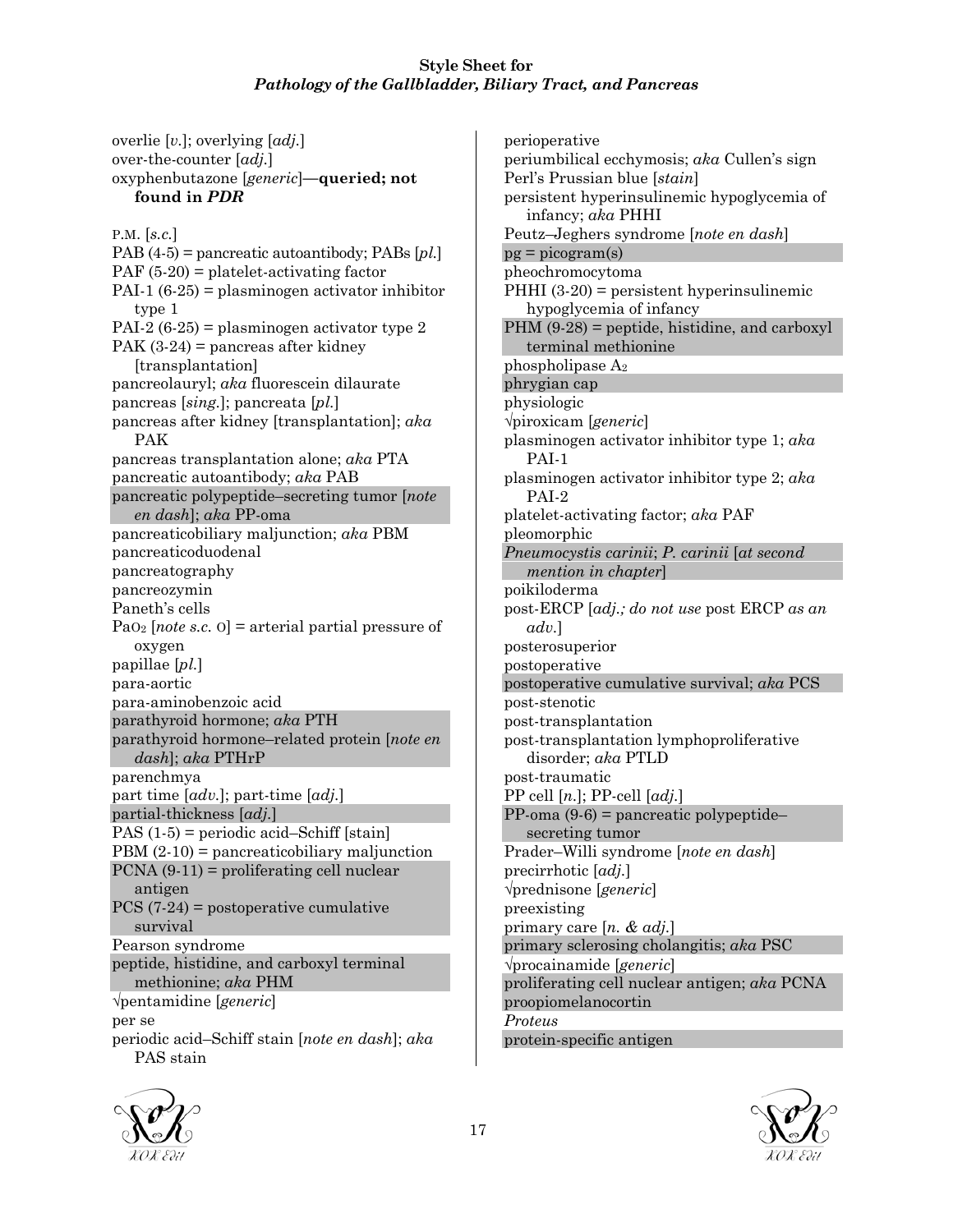*Proteus* proto-oncogene proximal interphalangeal joints PSC  $(11-29)$  = primary sclerosing cholangitis *Pseudomonas* PTA  $(3-24)$  = pancreas transplantation alone PTH  $(9-33)$  = parathyroid hormone  $PTHrP (9-33) =$  parathyroid hormone–related protein PTLD  $(3-28)$  = post-transplantation lymphoproliferative disorder

#### √Quechua [*language*] (13-13)

Rabson–Mendenhall syndrome [*note en dash*] radiologic radiopaque radioresistant radiotherapy [*not* radiation therapy] √ranitidine [*generic*] real-time [*adj.*] Reed–Sternberg cell [*note en dash*] reenter reexamine relative risk; *aka* RR reorient resorb [*not* reabsorb]; resorption right-hand RNA [*no need to define*] Rothmund–Thomson syndrome [*note en dash*] Roux-en-Y  $RR(6-4) =$  relative risk Ruvalcaba–Myhre–Smith syndrome [*note en dashes*]; *aka* Bannayan–Zonana syndrome s = second(s) [*use only in virgule constructions or in tables*] sac sagittal [*not* saggital] *Salmonella indiana*; *S. indiana* [*at second mention in chapter*] *Salmonella javiana*; *S. javiana* [*at second mention in chapter*] *Salmonella oranienberg*; *S. oranienberg* [*at second mention in chapter*] *Salmonella typhi*; *S. typhi* [*at second mention in chapter*] *Salmonella virchow*; *S. virchow* [*at second mention in chapter*]

*Schistosoma japonicum*; *S. japonicum* [*at second mention in chapter*] *Schistosoma mansoni*; *S. mansoni* [*at second mention in chapter*] scirrhous SD = standard deviation(s) [*no need to define*] secretagogue secretin SEER (13-11) = Surveillance, Epidemiology, and End Results [Program of the National Cancer Institute] Seip–Lawrence syndrome [*note en dash*]; *aka* lipoatrophic diabetes mellitus sensorineural septa [*pl.*] serologic short term [*n. & adv.*]; short-term [*adj.*] Shwachman syndrome sialomucin signet ring cell carcinoma silver-staining nucleolar organizer region–rich cell [*note en dash*]; *aka* AgNOR-rich cell simultaneous pancreas–kidney [transplantation] [*note en dash*]; *aka* SPK -size [*not* -sized] Sjögren's syndrome  $SLE$  (5-14) = systemic lupus erythematosus  $SLI$  (9-24) = somatostatin-like immunoreactive material small cell carcinoma small-vessel [*adj.*] SOD (5-7) = sphincter of Oddi dysfunction soft tissue [*n.*]; soft-tissue [*adj.*] somatostatin-like immunoreactive material; *aka* SLI Southern blot analysis √somatostatin [*generic*] species [*spell out; do not abbreviate as* spp. *after a genus name*] sphincter of Oddi dysfunction; *aka* SOD spinal cord [*n. & adj.*]  $SPK (3-24) =$  simultaneous pancreas–kidney [transplantation] squamous cell carcinoma *Staphylococcus aureus Streptococcus faecalis* √streptozocin [*generic*] substance P suffers from [*do not use; change to* has *or an*





*equivalent expression*]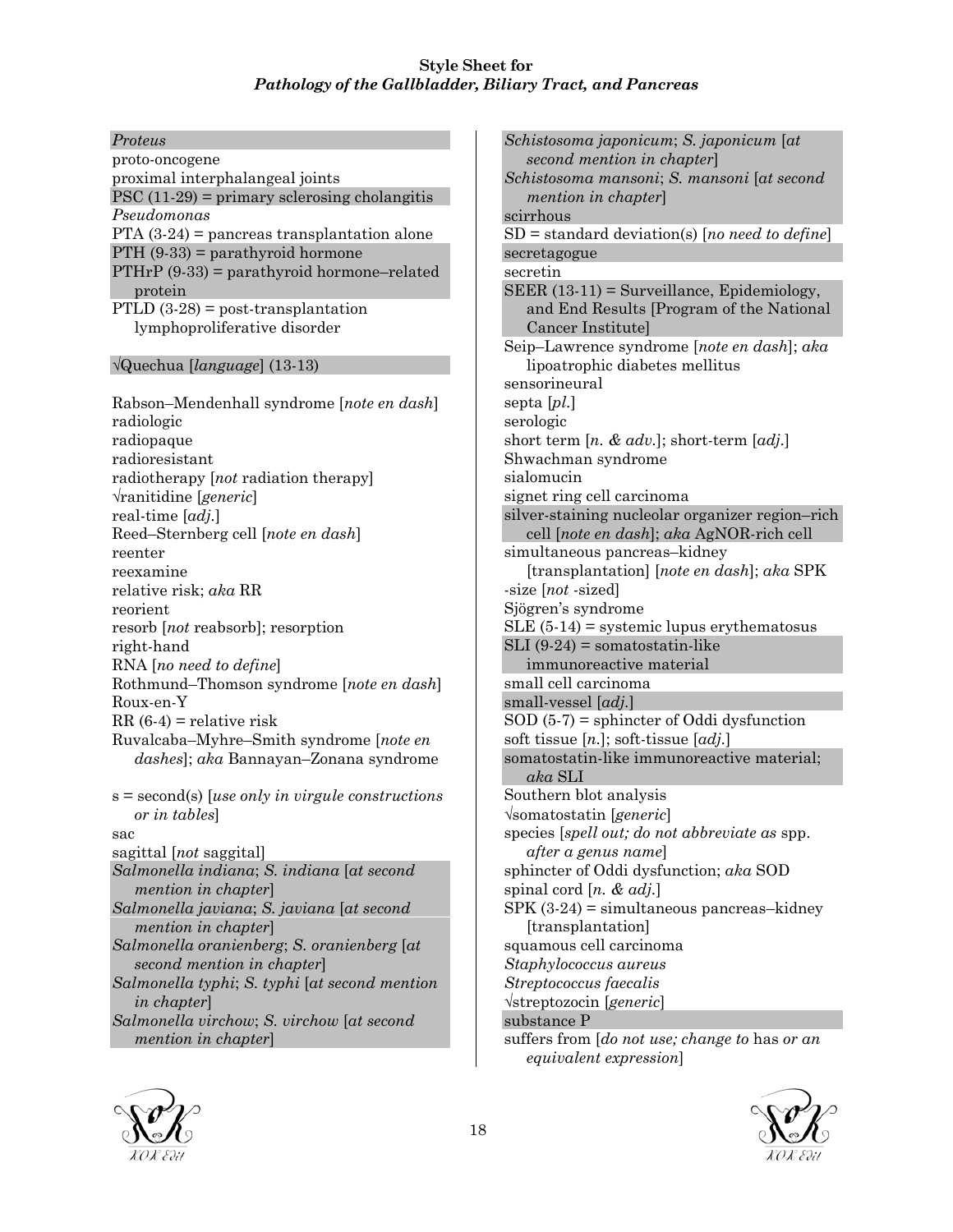√sulfasalazine [*generic*] sulfhydryl sulfomucin sulfonamide √sulindac [*generic*] superoinferior Surveillance, Epidemiology, and End Results Program of the National Cancer Institute (13-11); *aka* SEER Program symmetric synaptophysin systemic lupus erythematosus; *aka* SLE T cell [*n.*]; T-cell [*adj.*] T2-weighted [*adj.*] TE-101  $(8-10)$  = tyrosine hydroxylase, calretenin, and  $\alpha$ -inhibitin technetium 99m √tetracycline [*generic*] TGF- $\alpha$  (6-3) = transforming growth factor- $\alpha$ TGF-β (6-2) = transforming growth factor-β TGF-β<sub>1</sub> (6-18) = transforming growth factor-β<sub>1</sub> thiazide Third World [*n. & adj.*] √Thorotrast [*trademark*] (16-11) through-transmission [*n.*] TIMP1  $(7-4)$  = tissue inhibitor of metalloprotease 1 TIMP2  $(6-25)$  = tissue inhibitor of metalloprotease 2 tissue inhibitor of metalloprotease 1; *aka* TIMP1 tissue inhibitor of metalloprotease 2; *aka* TIMP2 TNF- $\alpha$  = tumor necrosis factor- $\alpha$ TNM (7-23) = tumor-node-metastasis [*staging system*] *Torulopsis glabrata*; *T. glabrata* [*at second mention in chapter*] total parenteral nutrition; *aka* TPN toward [*not* towards] *Toxoplasma gondii*  $TPN(11-1) = total parenteral nutrition$ trabeculae [*pl.*] transect transferrin transforming growth factor-α; *aka* TGF-α transforming growth factor-β; *aka* TGF-β transforming growth factor-β; *aka* TGF-β<sup>1</sup> transplant [*the tissue(s) transplanted*]

transplantation [*the procedure in which tissue is transplanted*] *Treponema pallidum*; *T. pallidum* [*at second mention in chapter*] triolein trocar [*not* trochar] *Trypanosoma cruzei*; *T. cruzei* [*at second mention in chapter*] trypsin- $2_{\alpha 1}$ -antitrypsin trypsinogen-2 tubulointerstitial tumor necrosis factor–α [*note en dash*]; *aka* TNF-α tumor secreting adrenocorticotropic hormone; *aka* ACTH-oma tumor secreting growth hormone–releasing hormone [*note en dash*]; *aka* GRH-oma tumor-node-metastasis [*staging system*]; *aka* TNM Turner's syndrome type I diabetes; *aka* insulin-dependent diabetes type II diabetes; *aka* non–insulin-dependent diabetes; *aka* adult-onset diabetes type III shortrib-polydactyly syndrome Typhoid Carrier Registry of the New York City Department of Health (13-15) tyrosine hydroxylase, calretenin, and α-inhibitin; *aka* TE-101 tyrosine phosphatases: IA-2, IA-2β U.S. [*adj.*]; United States [*n.*] UICC (7-23) = Union Internationale Contra le Cancer United States [*n.*]; U.S. [*adj.*] upon [*change to* on] upward [*not* upwards] utilize [*change to* use] √Vacor [*trademark*] √valproic acid [*generic*] vasoactive intestinal polypeptide–secreting tumor [*note en dash*]; *aka* VIP-oma very-low-density lipoprotein; *aka* VLDL Valsalva's maneuver *Vibrio cholerae* VIP-oma (9-6) = vasoactive intestinal polypeptide–secreting tumor vitamin A [*n. & adj.*]

vitamin D [*n. & adj.*]

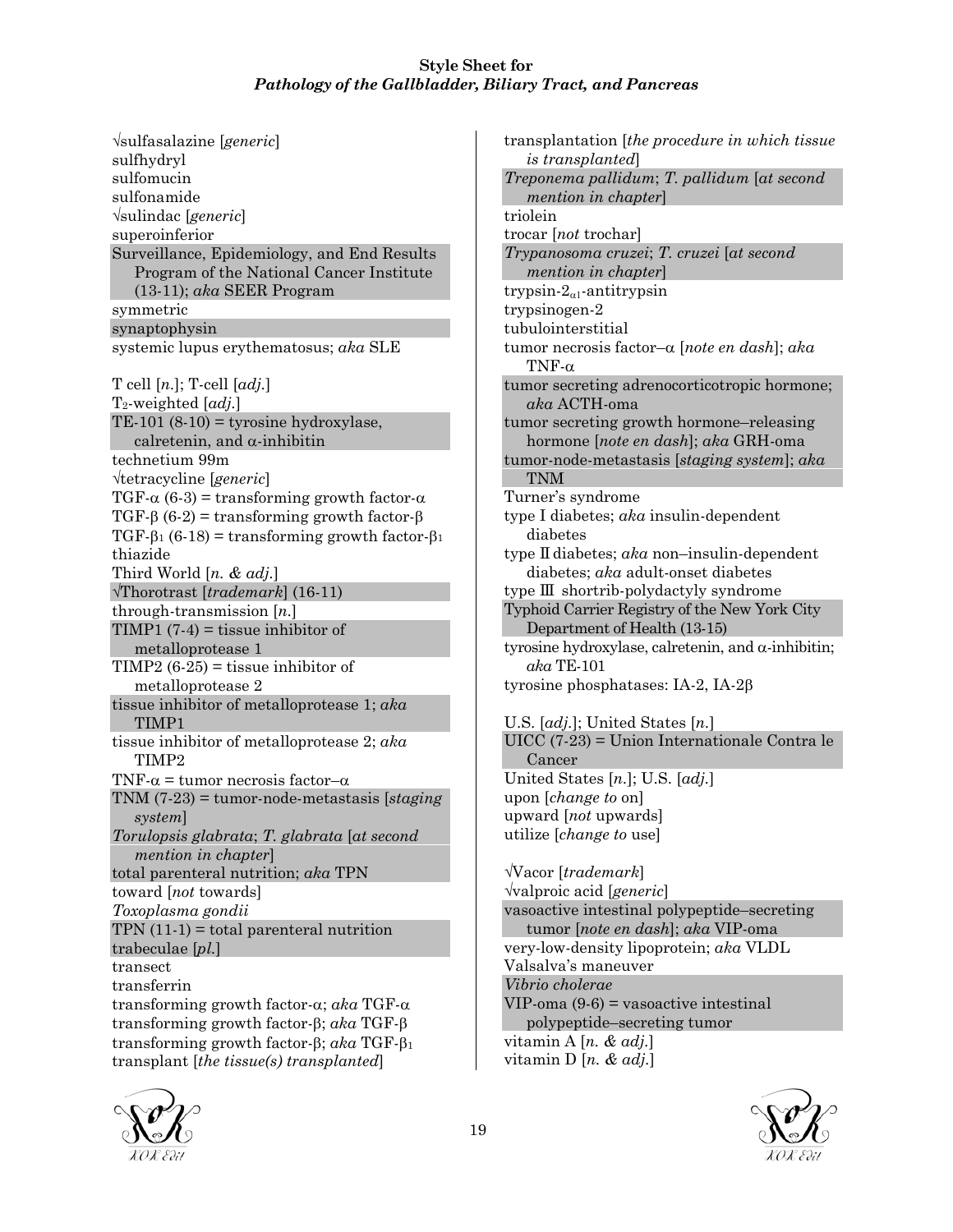vitamin K [*n. & adj.*] vitelline [*adj.*] VLDL  $(5-10)$  = very-low-density lipoprotein

Wermer's syndrome; *aka* multiple endocrine neoplasia syndrome type I West [*cap when referring to the region of the world or of the United States*] Whipple's operation white [*race*] WHO (7-30) = World Health Organization Wolcott–Rallison syndrome [*note en dash*] Wolfram syndrome; *aka* diabetes insipidus, diabetes mellitus, optic atrophy, and deafness; *aka* DIDMOAD woman [*n.*]; female [*adj.*] workforce workplace workup [*n.*]; work up [*v.*]

xenotransplant x-ray [*n. & adj.*]

y = year(s) [*use only in virgule constructions and in tables*] *Yersinia enterocolitica Yersinia pseudotuberculosis*

zeros [*pl.*] Ziehl–Neelsen [*stain; note en dash*] Zollinger–Ellison syndrome [*note en dash*]

\_\_\_\_\_\_\_\_\_\_\_\_\_\_\_\_\_\_\_\_\_\_\_\_\_\_\_\_\_\_\_\_\_\_\_\_\_\_\_\_\_\_\_

## **PLACES\***

 $\sqrt{\text{African (5-41)}}$  $\sqrt{\text{Asia (5-41)}}$ √Atlanta (5-1) √Australia (4-13)

√Bolivia (11-31)

√Cambodia (15-7)  $\sqrt{\text{Canada} (11-54)}$  $\sqrt{\text{Chile} (11-54)}$ 

\*For Places, parenthetical numeral after entries indicates first manuscript page where term occurs.  $\sqrt{ } =$ verified term. Items highlighted in gray were added after the first batch of manuscript was copyedited.

# $\sqrt{\text{China (15-7)}}$

√Denmark (5-35)

 $\sqrt{\text{Europe}}$  (3-8)

√Finland (13-10)  $\sqrt{\text{France}}$  (5-3)

√Great Britain (7-1)

 $\sqrt{H}$ ong Kong (15-7)

 $\sqrt{1}$ ndia (3-15)  $\sqrt{1}$ taly (6-1)

 $\sqrt{\text{Japan} (5-35)}$ 

√Korea (15-7)

 $\sqrt{\text{Laos}}(15-7)$ 

√Malaysia (15-10) √Marseilles (5-1) √Mexico (13-12) √Mexico City (13-11)

√Nauru (3-8) √Netherlands, the (7-18) √New Zealand (13-13) √New York City (13-15) √North America (3-8)

√Pacific Ocean (3-8) √Papua New Guinea (3-16)  $\sqrt{\text{Philippines}}$ , the (15-10)

 $\sqrt{\text{Rome}}$  (5-1) √Russia (1507)

√Siberia (15-7) √Singapore (15-10) √South Africa (3-16) √South America (11-2) √South Pacific (4-19) √sub-Saharan Africa (11-1)  $\sqrt{\text{Sweden}}$  (5-3)

√Taiwan (15-7)





l